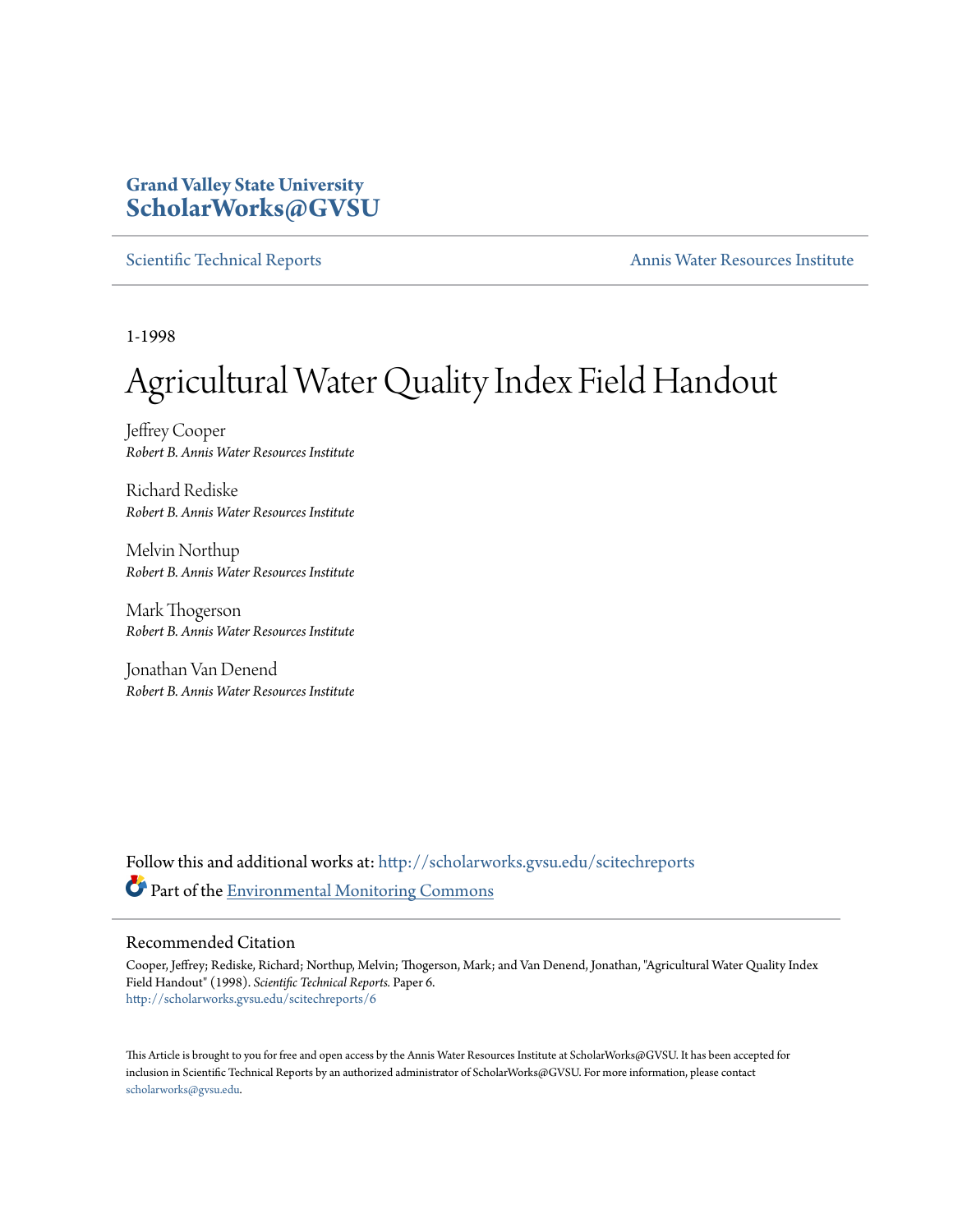# **AGRICULTURAL WATER QUALITY INDEX** Field Handout

*Taken From*  WRI Publication #MR-98-1

By:

Jeffrey Cooper, Research Assistant Richard Rediske, Research Associate Melvin Northup, Professor of Biology Mark Thogerson, Visiting Professor of Biology Jonathan Van Denend, Research Technician Robert B. Annis Water Resources Institute Grand Valley State University One Campus Drive Allendale MI 49401

January 1998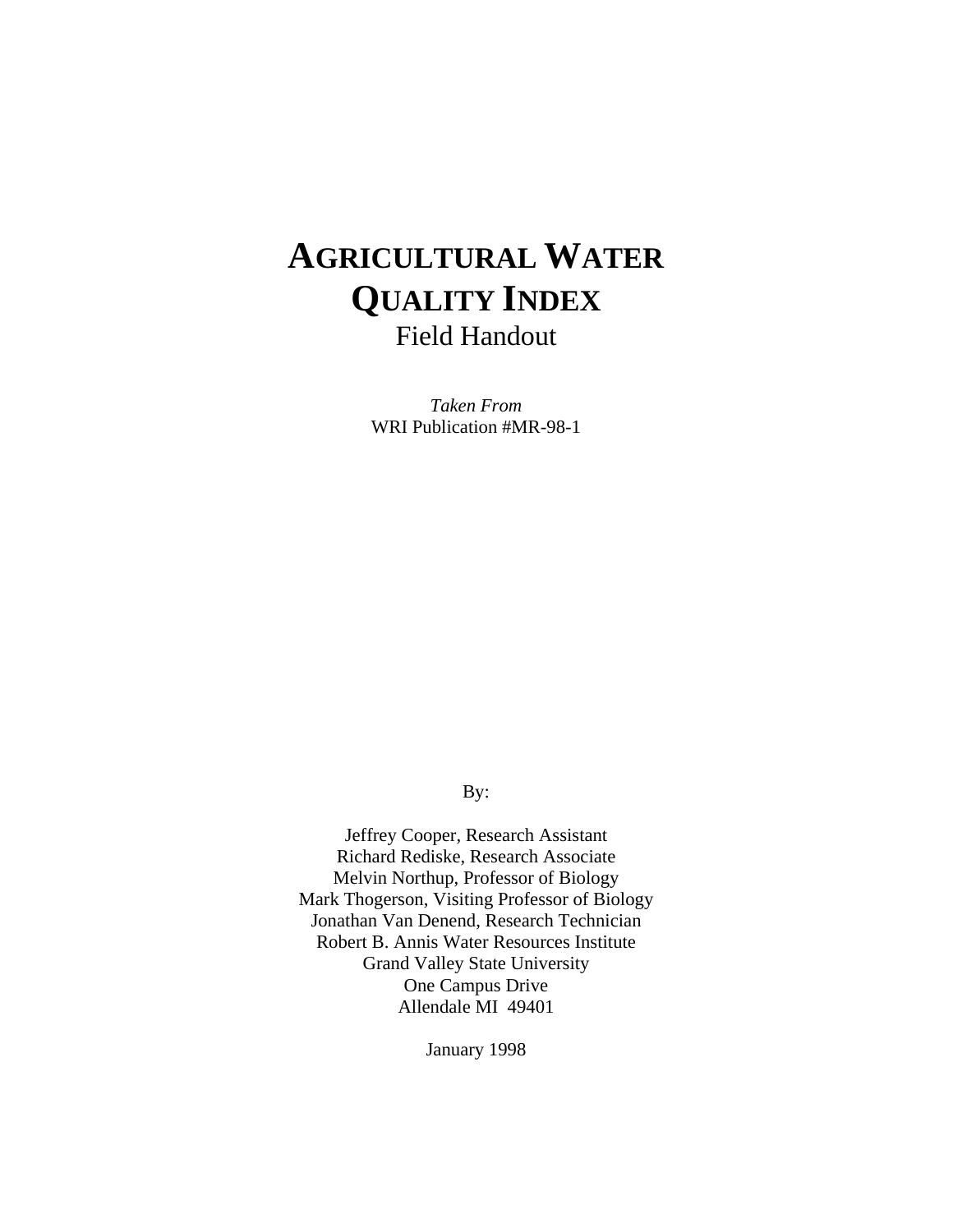## **The Agricultural Water Quality Index**

#### **Introduction**

The Agricultural Water Quality Index (AWQI) is an assessment tool designed for use in agroecosystems. Most existing environmental indices and assessment tools focus on the stream channel and/or riparian zone (the area between the channel and active land use). In contrast, the AWQI places an emphasis on land use and soil types that play a significant role in hydrologic cycles and water quality characteristics within the watershed.

The AWQI is designed to be used by agricultural technicians with limited experience in aquatic ecology; however, it does assume a reasonable background in soil characteristics. This index is intended for use during the active growing season (approximately mid-May through September). The purpose of the index is two-fold; to describe the level of vulnerability or potential environmental impact a particular farming operation may have to the stream environment, and to provide direction in developing farm management strategies that work to stabilize or improve water quality.

The following are condensed instructions that are designed to assist the farmer, field technician, or agricultural consultant that may be performing the assessment. A more technical version of the AWQI is available to individuals seeking additional background information or more detail involving individual metrics within the index.

The AWQI is divided into two major sections. Part I is a physical inventory of the site to be assessed. This information is standard to many aquatic studies and allows for some comparison among sites. Additionally, conditions that may significantly affect aquatic biota are documented. Seasonal variations (current temperature and recent weather events) as well as observations that relate to local conditions are helpful to fully understand the relationship between land use and water quality. Although the first section is not scored, it does provide important information that supports the second portion of the index.

Part II of the AWQI is composed of three general categories plus an optional fourth category. Each of the first three categories is subsequently broken down into three to five *metrics* or statements that describe an existing habitat condition. The first category, *Land Use And Soil Characteristics*, involves features outside of the immediate riparian zone that impact water movement through the watershed. These features include soils and land forms, current land use, and the soil and surface condition, which will collectively influence the pathway water follows as it migrates toward the stream.

The second category, *The Riparian Zone,* is intended to evaluate the ability of the riparian area (or zone) to filter sediment, nutrients, and stormwater as well as provide sufficient shade, woody debris, and organic carbon to the stream channel.

The third category involves the *Stream Channel* itself. These metrics describe the amount of water in the channel during base flow conditions as well as the streams response to rain and runoff events. Channel sinuosity and structure are metrics that describes both the type of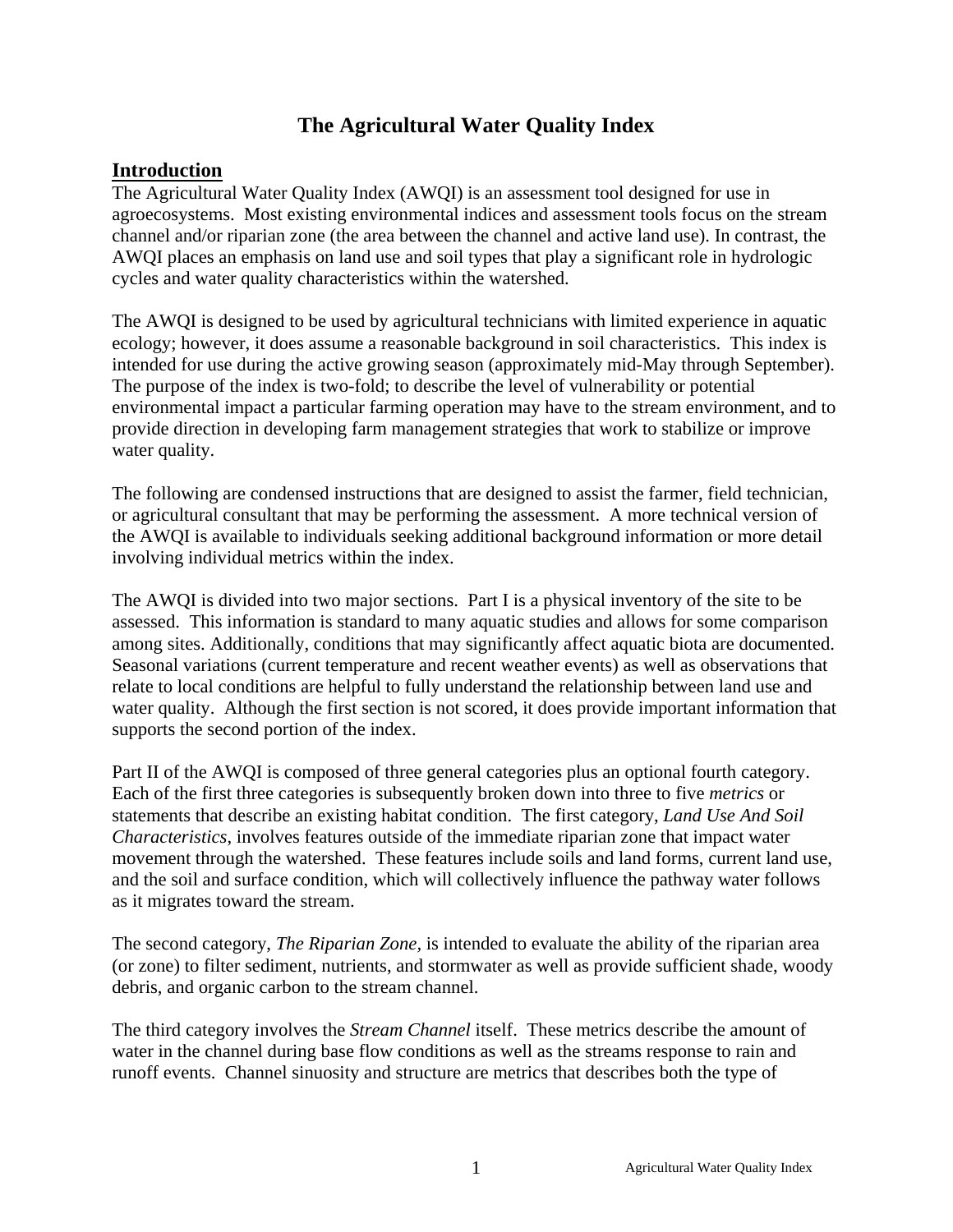streambed materials available (such as rock, cobble, sand, or woody debris) as well as the stream's ability to capture and retain materials for processing by stream biota.

An additional and optional category consists of one metric, which is a qualitative measure of existing *Aquatic Macroinvertebrates*. The goal of this final metric is to identify the presence or absence of tolerant versus intolerant species along with a relative measure of species diversity. This metric requires specific sampling equipment, knowledge of sampling methodologies, and a basic knowledge of aquatic macroinvertebrate taxonomy.

Following each category is a discussion of the metric scores. These discussions indicate how scores are related to the watershed and include suggestions that efficiently increase water quality protection. In many instances the necessary corrective action to improve the aquatic environment is made obvious by the metric score itself.

Metric scores from the second section of the index are given in two forms, a numeric value and a level of potential impact or vulnerability to impact (1-4). The vulnerability levels are as follows.

- *Level one* for optimal conditions. The stream environment is insignificantly impacted by local conditions.
- *Level two* for somewhat less than optimal conditions that exist without serious impacts to the stream environment.
- *Level three* denotes marginal or significant potential for impact to the stream environment.
- *Level four* describes poor conditions with the greatest level of vulnerability or impact.

The numeric score provides a more accurate description for each respective metric and a means to evaluate the effects of changing farm management strategies. Anticipated management changes can be re-scored against existing conditions to predict future outcomes to the stream environment. Total scores for each of the three categories should be placed in the appropriate box at the base of the individual score charts that follow each category.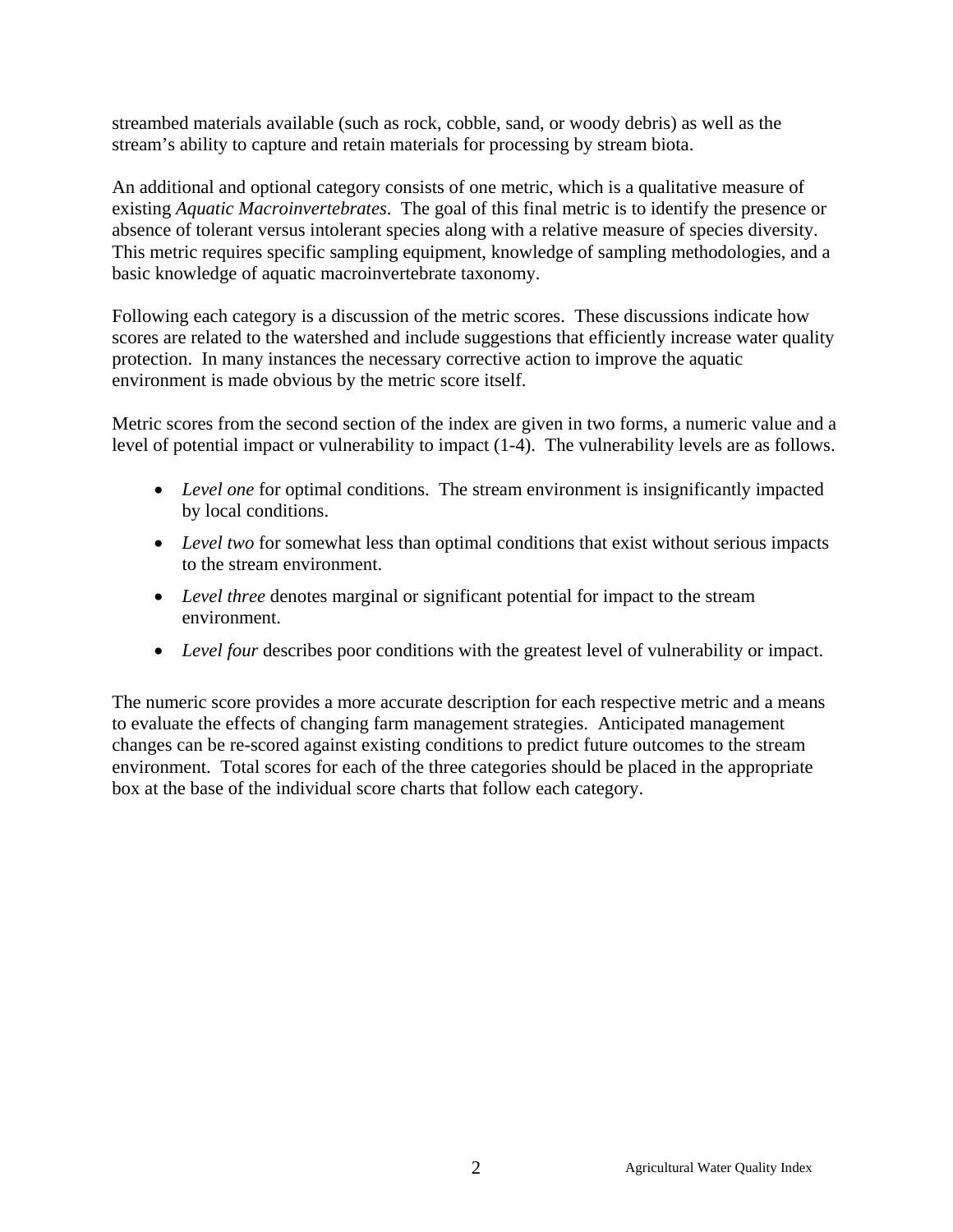## **PART I. Physical Inventory Of The Sampling Location**

The physical inventory data sheet is generally self-explanatory. However, several areas that may require additional explanation are listed in more detail below.

#### **Station Identifier**

The station information is identical on all data sheets and requires sufficient information to describe the station and location where the assessment was conducted, date and time of assessment, and the investigators responsible for the quality and integrity of the data. The intent of good location information is to help identify access to the station for repeat visits.

#### **Site Location/Map**

To complete this phase of the bioassessment, a photograph may be helpful in identifying station location and documenting habitat conditions. A hand-drawn map is useful to illustrate major landmarks or features of the channel morphology (orientation, vegetative zones, and buildings, to name a few) that might be used to aid in data interpretation.

#### **Stream Characterization**

**Stream Subsystem**: Note if the stream is perennial or intermittent, or where tidal influences on the stream will alter the structure and function of stream communities. Perennial streams flow all year long while intermittent streams typically flow only during wet seasons.

**Stream Origin:** Note the origin of the stream under study, if it is known. As the size of the stream or river increases, include the origin of additional tributaries as they occur.

#### **Watershed Features**

Subsequent assessments within the same watershed will require verification of possible changes in land use; however, features such as soil types and slope will remain constant and need not be re-described.

**Predominant Surrounding Land Use Type:** Document the prevalent land-use type in the watershed of the station, noting any other land uses in the area which, although not predominant, may potentially affect water quality. This documentation may be accomplished by a careful visual inspection of the area or by using current land use information that has been compiled by local agriculture and/or natural resource agencies.

**Local Watershed Nonpoint-Source Pollution:** Describe potential nonpoint-source pollution problems in the watershed or any other compromising factors that may affect water quality. You should include feedlots, constructed wetlands, septic systems, dams and impoundments, mine seepage, etc.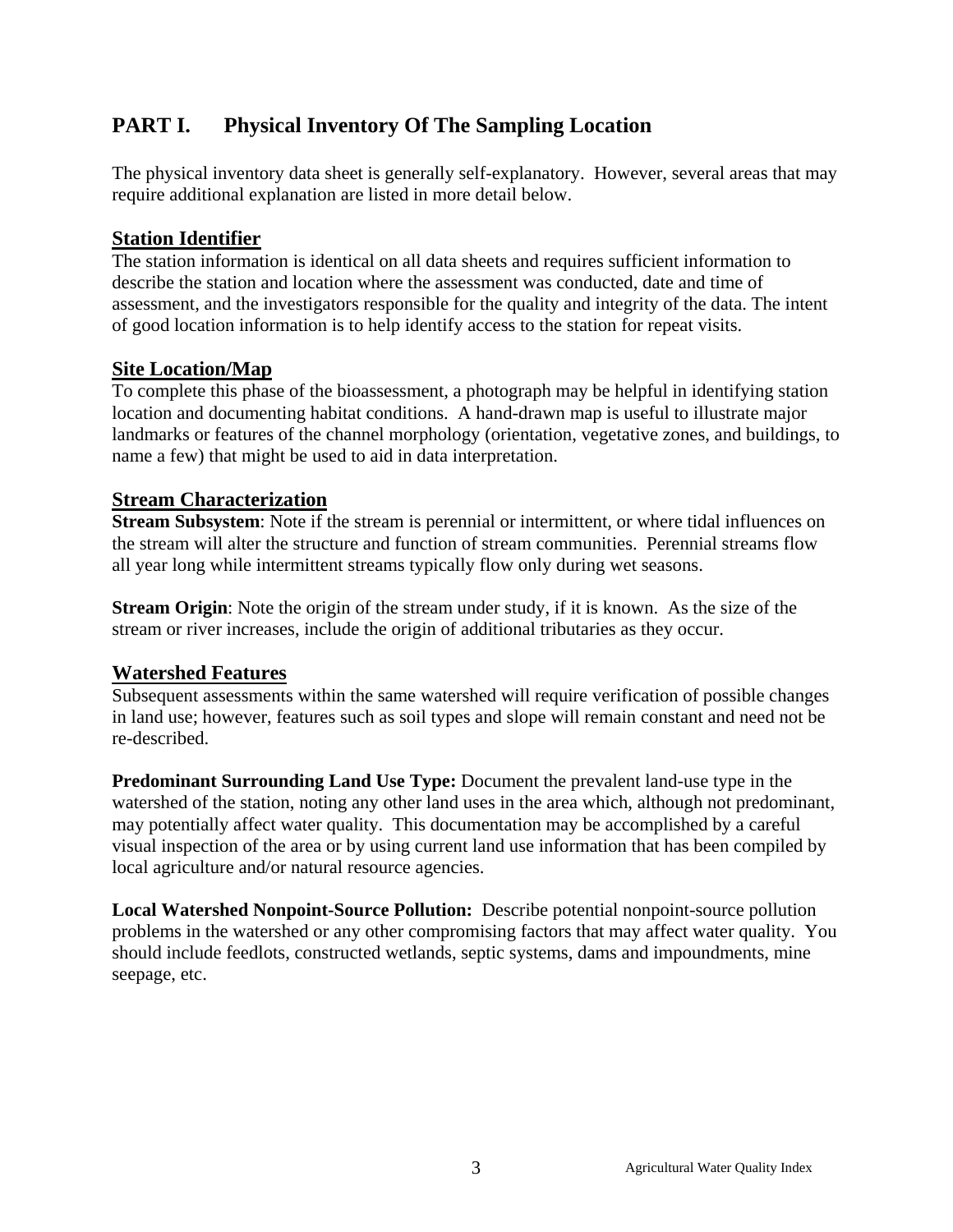**Local Watershed Erosion:** The existing or potential detachment of soil within the local watershed (the portion of the watershed or catchment that directly affects the stream reach or station under study) and its movement into the stream is noted. Erosion can be rated through visual observation of watershed and stream characteristics. Note any point sources of pollution that are present in the area and any turbidity observed during water quality assessment below.

#### **Riparian Vegetation**

The riparian zone serves to protect the stream from excessive runoff that adds sediment and nutrients to the active channel. Accepted buffer widths are variable and based on land use, soil types, and slope. The vegetation within the riparian zone is documented here as the dominant type and species, if known.

#### **In-stream Features**

**Proportion of reach represented by stream form types:** The proportion represented by riffles, runs, and pools should be noted to describe the channel and flow diversity of the reach.

**Estimated length of stream surveyed:** This information is important if variable length reaches are surveyed and assessed. Indicate the length of the stream that was surveyed.

**High water mark (feet):** Estimate the vertical distance from the wetted channel to the peak overflow level, as indicated by debris hanging in riparian or floodplain vegetation, and deposition of silt or soil. In instances where bank overflow is rare, a high water mark may not be evident.

**Inorganic substrate compounds:** The difference between silt and fine sand may be difficult to identify in the field. As a general rule, sand will have a somewhat course or gritty texture when rubbed between your fingers while silt will be smoother.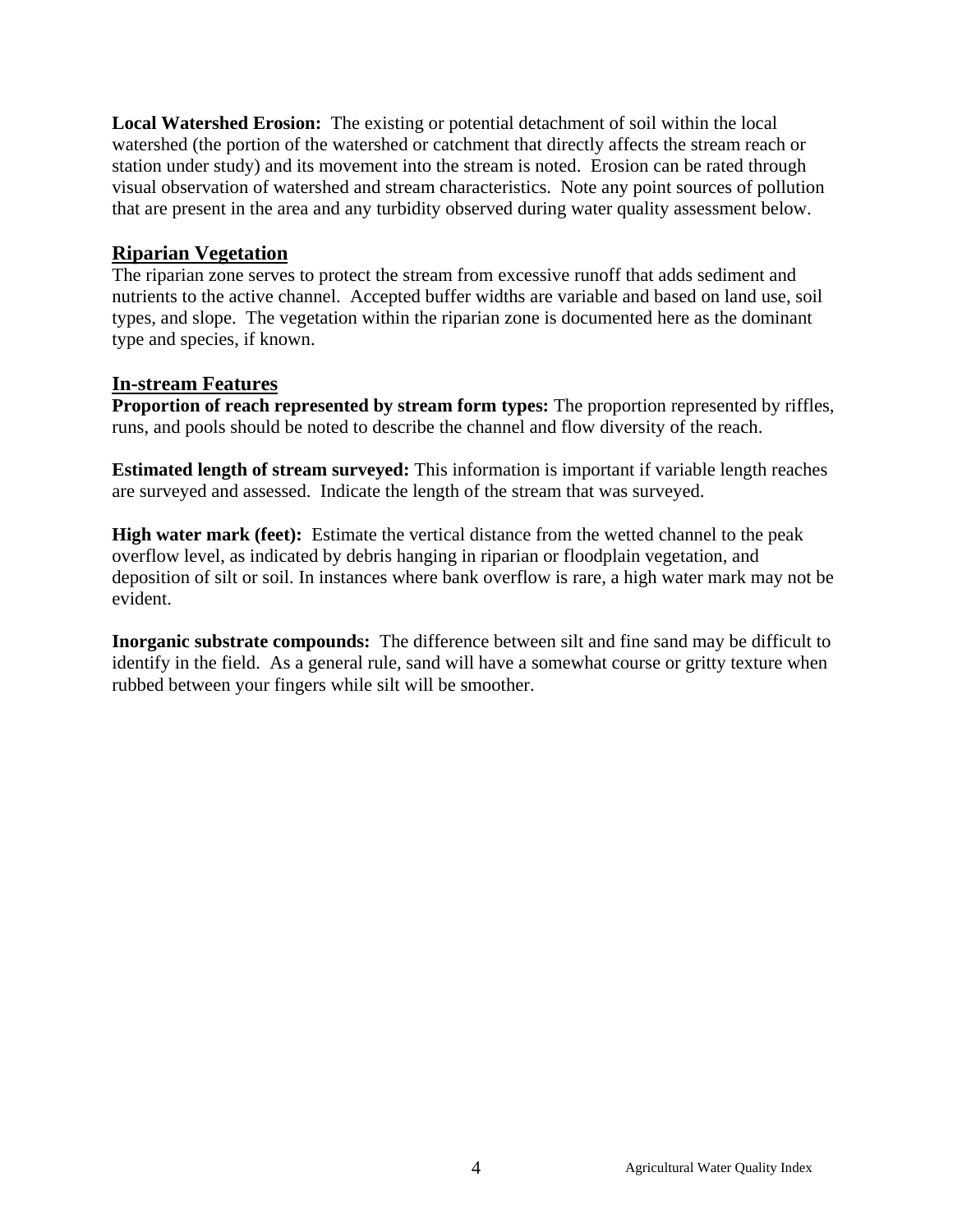#### **Physical Characterization/Water Quality Field Data Sheet**

| Stream Name              |              |      | Location     |                                                                                              |
|--------------------------|--------------|------|--------------|----------------------------------------------------------------------------------------------|
| River Mile<br>Station #  |              |      | Stream Class |                                                                                              |
| Lat<br>Long              |              |      | River Basin  |                                                                                              |
| Storet #                 |              |      | Agency       |                                                                                              |
| Investigators            |              |      |              |                                                                                              |
| Form Completed By        |              | Date | AM PM        | Reason For Survey                                                                            |
| <b>Site Location/Map</b> |              |      |              | Draw a map of the site and indicate the areas sampled. Identify natural features, structures |
|                          | and land use |      |              |                                                                                              |
|                          |              |      |              |                                                                                              |
|                          |              |      |              |                                                                                              |
|                          |              |      |              |                                                                                              |
|                          |              |      |              |                                                                                              |
|                          |              |      |              |                                                                                              |
|                          |              |      |              |                                                                                              |
|                          |              |      |              |                                                                                              |
|                          |              |      |              |                                                                                              |
|                          |              |      |              |                                                                                              |
|                          |              |      |              |                                                                                              |
|                          |              |      |              |                                                                                              |
|                          |              |      |              |                                                                                              |
|                          |              |      |              |                                                                                              |
|                          |              |      |              |                                                                                              |
|                          |              |      |              |                                                                                              |
|                          |              |      |              |                                                                                              |
|                          |              |      |              |                                                                                              |
|                          |              |      |              |                                                                                              |
|                          |              |      |              |                                                                                              |
|                          |              |      |              |                                                                                              |
|                          |              |      |              |                                                                                              |
|                          |              |      |              |                                                                                              |
|                          |              |      |              |                                                                                              |
|                          |              |      |              |                                                                                              |
|                          |              |      |              |                                                                                              |
|                          |              |      |              |                                                                                              |
|                          |              |      |              |                                                                                              |
|                          |              |      |              |                                                                                              |
|                          |              |      |              |                                                                                              |
|                          |              |      |              |                                                                                              |
|                          |              |      |              |                                                                                              |
|                          |              |      |              |                                                                                              |
|                          |              |      |              |                                                                                              |
|                          |              |      |              |                                                                                              |
|                          |              |      |              |                                                                                              |
|                          |              |      |              |                                                                                              |
|                          |              |      |              |                                                                                              |
|                          |              |      |              |                                                                                              |
|                          |              |      |              |                                                                                              |
|                          |              |      |              |                                                                                              |
|                          |              |      |              |                                                                                              |
|                          |              |      |              |                                                                                              |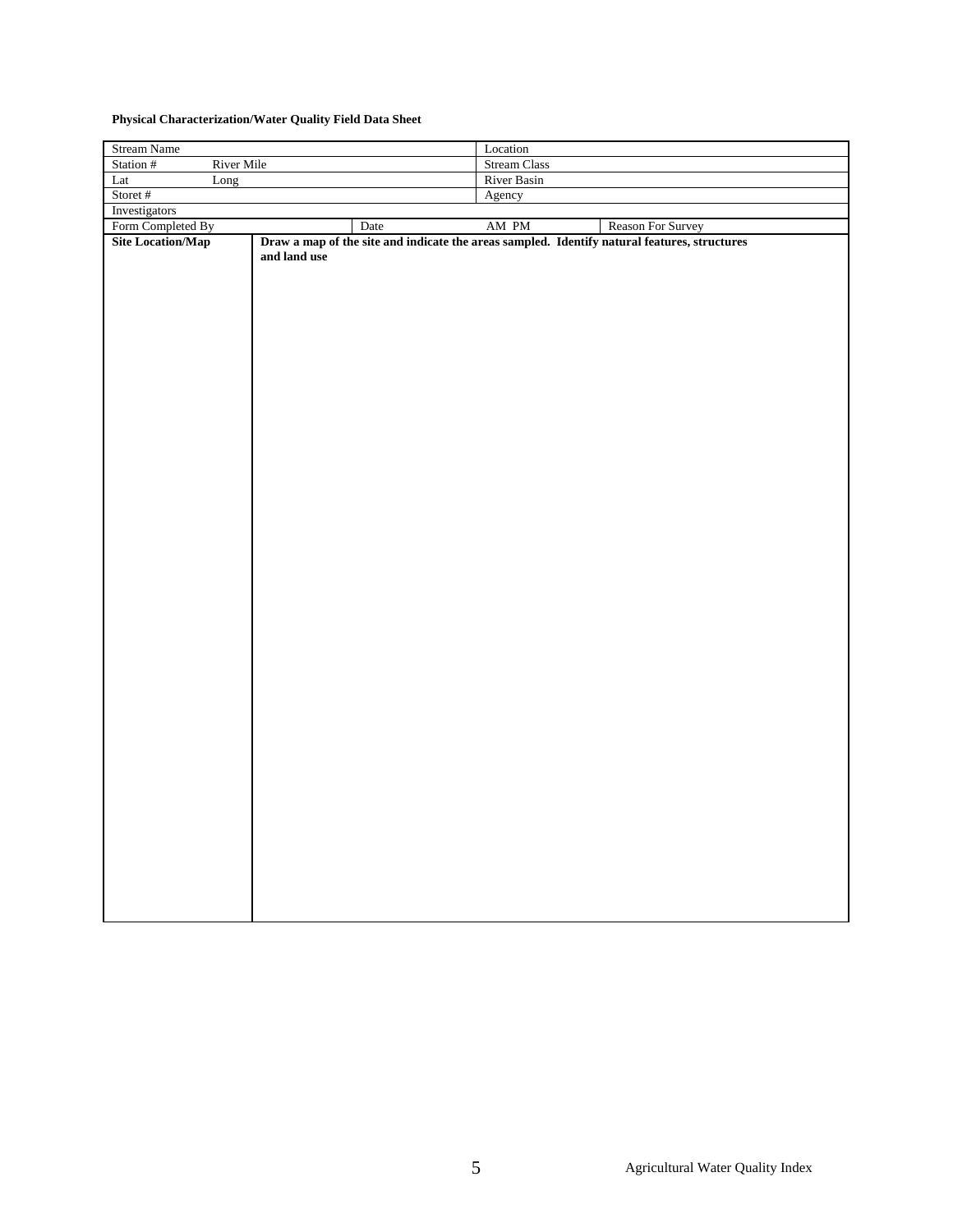| <b>Stream</b>                  | <b>Subsystem Classification</b>                                    | <b>Stream Type</b>                                                   |  |
|--------------------------------|--------------------------------------------------------------------|----------------------------------------------------------------------|--|
| Characterization               | $\Box$ Perennial<br>$\Box$ Intermittent<br>$\Box$ Tidal            | $\Box$ Coldwater<br>$\Box$ Warmwater                                 |  |
| <b>Weather Conditions</b>      | <b>Now</b><br>Past 24 Hours                                        | Has there been a heavy rain in the last 7 days?                      |  |
|                                | $\Box$<br>storm (heavy rain)<br>$\Box$ Yes<br>$\Box$               | $\Box$ No                                                            |  |
|                                | $\Box$<br>rain (steady rain)<br>$\Box$                             | <b>Air Temperature</b><br>$\circ$ C                                  |  |
|                                | $\Box$<br>showers (intermittent)<br>Other<br>$\Box$                |                                                                      |  |
|                                | $\Box$<br>$\Box$<br>% cloud cover                                  |                                                                      |  |
|                                | $\Box$<br>П<br>clear/sunny                                         |                                                                      |  |
|                                |                                                                    |                                                                      |  |
| <b>Riparian Zone/In-</b>       | <b>Predominant Surrounding Land Use</b>                            | <b>Local Water Erosion</b>                                           |  |
| stream Features                | $\Box$ Commercial<br>$\Box$ Forest                                 | $\Box$ None<br>$\Box$ Moderate $\Box$ Heavy                          |  |
|                                | $\Box$ Field/Pasture<br>$\Box$ Industrial                          | <b>Estimated Stream Width</b>                                        |  |
|                                | $\Box$ Agricultural<br>$\Box$ Other                                | <b>Estimated Stream Depth</b>                                        |  |
|                                | $\Box$ Residential                                                 | $\Box$ Riffle<br>$\Box$ Run                                          |  |
|                                | <b>Local Watershed NPS Pollution</b>                               | $\Box$ Pool                                                          |  |
|                                | □ Some Potential Sources<br>$\Box$ No Evidence                     | Velocity                                                             |  |
|                                | $\Box$ Obvious Sources                                             | <b>Estimated Reach Length</b>                                        |  |
|                                | <b>Canopy Cover</b>                                                | <b>Channelized</b> $\Box$ Yes $\Box$ No                              |  |
|                                | $\Box$ Partly Open<br>$\Box$ Partly Shaded $\Box$ Shaded           | <b>Dam Present</b> $\Box$ Yes $\Box$ No                              |  |
|                                | <b>High Water Mark</b>                                             |                                                                      |  |
| <b>Riparian Vegetation (18</b> | Indicate the dominant type and record the dominant species present |                                                                      |  |
| meter buffer)                  | $\Box$ Trees<br>$\Box$ Shrubs<br>$\Box$ Grasses                    | $\Box$ Herbaceous                                                    |  |
|                                | <b>Dominant species present</b>                                    |                                                                      |  |
| <b>Aquatic Vegetation</b>      | Indicate the dominant type and record the dominant species present |                                                                      |  |
|                                | □ Rooted Submergent<br>$\Box$ Rooted Emergent                      | $\Box$ Rooted Floating<br>$\Box$ Free Floating                       |  |
|                                | $\Box$ Floating Algae<br>□ Attached Algae                          |                                                                      |  |
|                                | <b>Dominant species present</b>                                    |                                                                      |  |
|                                | Portion of the reach with vegetative cover<br>$\frac{6}{9}$        |                                                                      |  |
| Sediment/Substrate             | <b>Odors</b>                                                       | <b>Deposits</b>                                                      |  |
|                                | $\Box$ Normal<br>$\Box$ Sewage<br>$\Box$ Petroleum                 | $\Box$ Sludge<br>$\Box$ Sawdust<br>$\Box$ Paper Fiber<br>$\Box$ Sand |  |
|                                | $\Box$ Anaerobic<br>$\Box$ Chemical<br>$\Box$ None                 | $\Box$ Relict Shells $\Box$ Other                                    |  |
|                                | $\Box$ Other                                                       | Looking at stones which are not deeply embedded,                     |  |
|                                |                                                                    | are the undersides black in color?                                   |  |
|                                | Oil                                                                | $\Box$ Yes<br>$\Box$ No                                              |  |
|                                | $\Box$ Absent<br>$\Box$ Slight $\Box$ Moderate<br>□ Profuse        |                                                                      |  |
| <b>Water Quality</b>           | $\circ$ C<br><b>Temperature</b>                                    | <b>Water Odors</b>                                                   |  |
|                                | <b>Specific Conductance</b>                                        | $\Box$ Normal/None<br>$\Box$ Sewage                                  |  |
|                                | <b>Dissolved Oxygen</b>                                            | □ Chemical<br>$\Box$ Petroleum                                       |  |
|                                | рH                                                                 | $\Box$ Fishy<br>$\Box$ Other                                         |  |
|                                | <b>Turbidity</b>                                                   | <b>Water Surface Oils</b>                                            |  |
|                                | <b>WQ Instrument Used</b>                                          | $\Box$ Slick<br>$\Box$ Sheen<br>$\Box$ Flecks<br>$\Box$ Globs        |  |
|                                |                                                                    | $\Box$ Other<br>$\Box$ None                                          |  |
|                                |                                                                    | Turbidity (if not measured)                                          |  |
|                                |                                                                    | $\Box$ Clear<br>$\Box$ Slightly turbid<br>$\Box$ Turbid              |  |
|                                |                                                                    | $\Box$ Opaque $\Box$ Water color<br>$\Box$ Other                     |  |

| <b>Inorganic Substrate Components</b><br>(should add to $100\%$ ) |                           |                                           | <b>Organic Substrate Components</b><br>(does not necessarily add up to $100\%$ ) |                                                |                                          |
|-------------------------------------------------------------------|---------------------------|-------------------------------------------|----------------------------------------------------------------------------------|------------------------------------------------|------------------------------------------|
| <b>Substrate Type</b>                                             | <b>Diameter</b>           | % Composition in<br><b>Sampling Reach</b> | <b>Substrate</b><br><b>Type</b>                                                  | <b>Characteristic</b>                          | % Composition in<br><b>Sampling Area</b> |
| <b>Bedrock</b>                                                    |                           |                                           | <b>Detritus</b>                                                                  | sticks, wood, coarse plant<br>materials (CPOM) |                                          |
| <b>Boulder</b>                                                    | $>256$ mm $(10")$         |                                           |                                                                                  |                                                |                                          |
| Cobble                                                            | $64-256$ mm $(2.5"$ -10") |                                           | Muck-<br>Mud                                                                     | black, very fire organic<br>(FPOM)             |                                          |
| Gravel                                                            | $2-64$ mm $(0.1" - 2.5")$ |                                           |                                                                                  |                                                |                                          |
| Sand                                                              | $0.06-2mm$ (gritty)       |                                           | Marl                                                                             |                                                |                                          |
| Silt                                                              | $0.004 - 0.06$ mm         |                                           |                                                                                  |                                                |                                          |
| Clay                                                              | $\leq 0.004$ mm (slick)   |                                           |                                                                                  |                                                |                                          |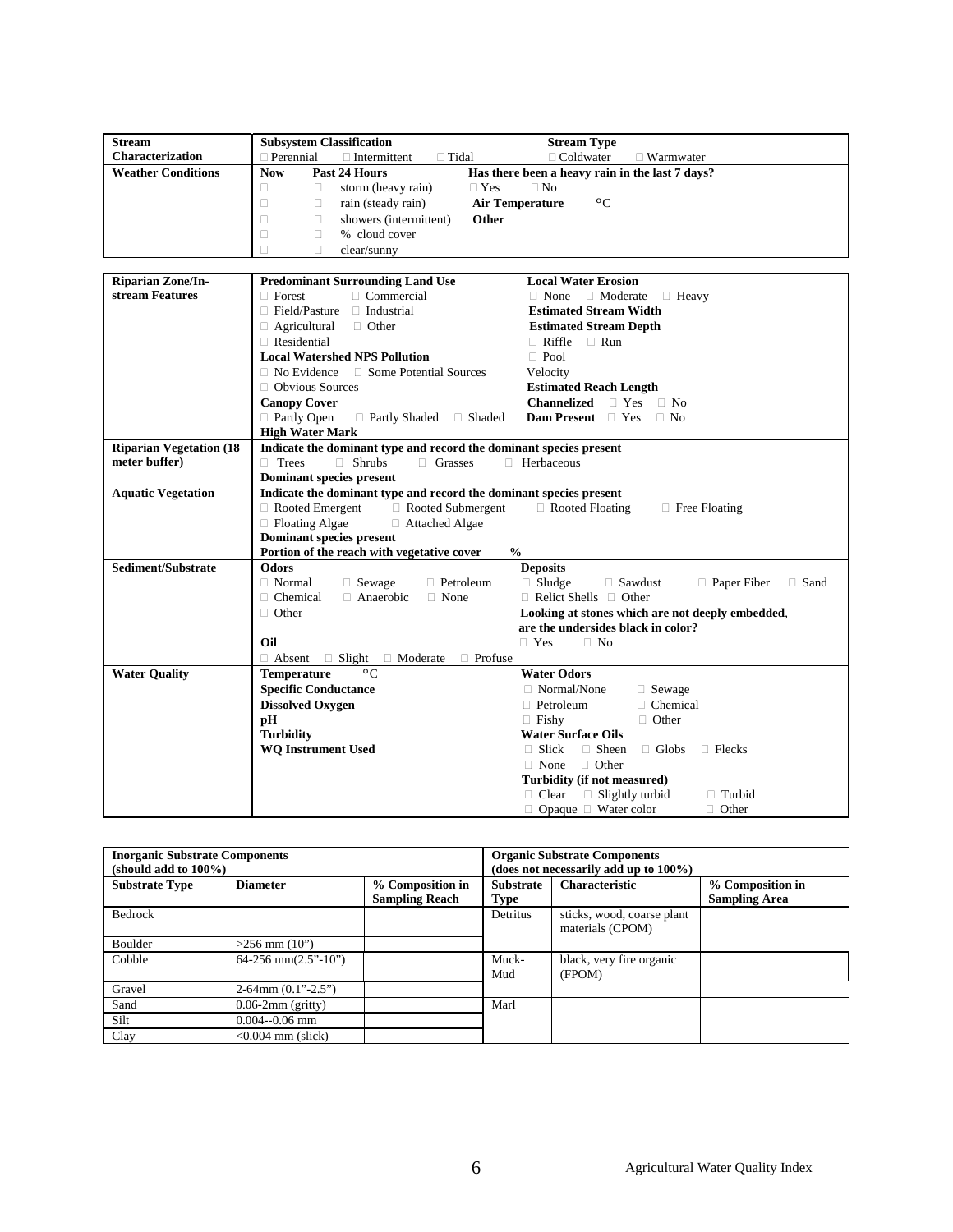## **PART 2. The Agricultural Water Quality Index**

**Metric #1. Hydrologic Soil Group And Landform** (1a and 1b) requires a description of the dominant or average hydrologic soil classification and slope for approximately 500 yards adjacent to the riparian zone. The hydrologic soil classifications are as follows (USDA 92).

- Group A soils which have low runoff potential and high infiltration rates even when wet. They consist chiefly of sands and gravel's and are well to excessively drained.
- Group B soils have moderate infiltration rates when wet and consist chiefly of soils that are moderately deep to deep, moderately to well drained, and moderately to moderately course textures.
- Group C soils have low infiltration rates when wet and consist chiefly of soils having a layer that impedes downward movement of water with moderately fine to fine texture.
- Group D soils have high runoff potential, very low infiltration rates, and consist chiefly of clay soils.

Soil groups are defined in county soil survey maps, by physical examination, a description may exist with state or local agencies in a digital format for Geographic Information System (GIS) application. Slope can be measured in the field or using United States Geological Survey (USGS) topographical maps.

Use Metrics 1a and 1b if there is a change in slope from approximately 200 to 500 yards outside of the riparian zone and average the results into one score. If slope is constant for the entire 500 yards, only the latter (question 1b) is necessary and should be used to describe the slope for the full 500 yards.

**Metric #2. Land Use – One To 500 Yards Adjacent To The Riparian Zone** records a description of dominant or shared land uses that exist along the riparian zone.

**Metric #3. Soil And Surface Conditions** describes the soil structure and the condition of the soil surface. Use a shovel to examine the top 10-14 inches of soil for the given characteristics that determine soil structure. In addition, examine the surface of the soil for evidence of crusting or soil sealing that occurs in the presence of frequently disturbed soil. A soil manual may provide some initial assistance with soil descriptions.

**Metric #4. Riparian Zone Width** is the distance between the edge of the stream bank and the beginning of existing land use.

**Metric #5. Riparian Zone Completeness** describes breaks or potential weak points along the riparian continuum that may negate the buffering characteristics of the riparian vegetation. These breaks may appear as cattle paths, game trails, drives, or gullies formed by significant erosion. Any sudden change in the riparian vegetation that results in an area where the riparian width is significantly less should be scored as a break.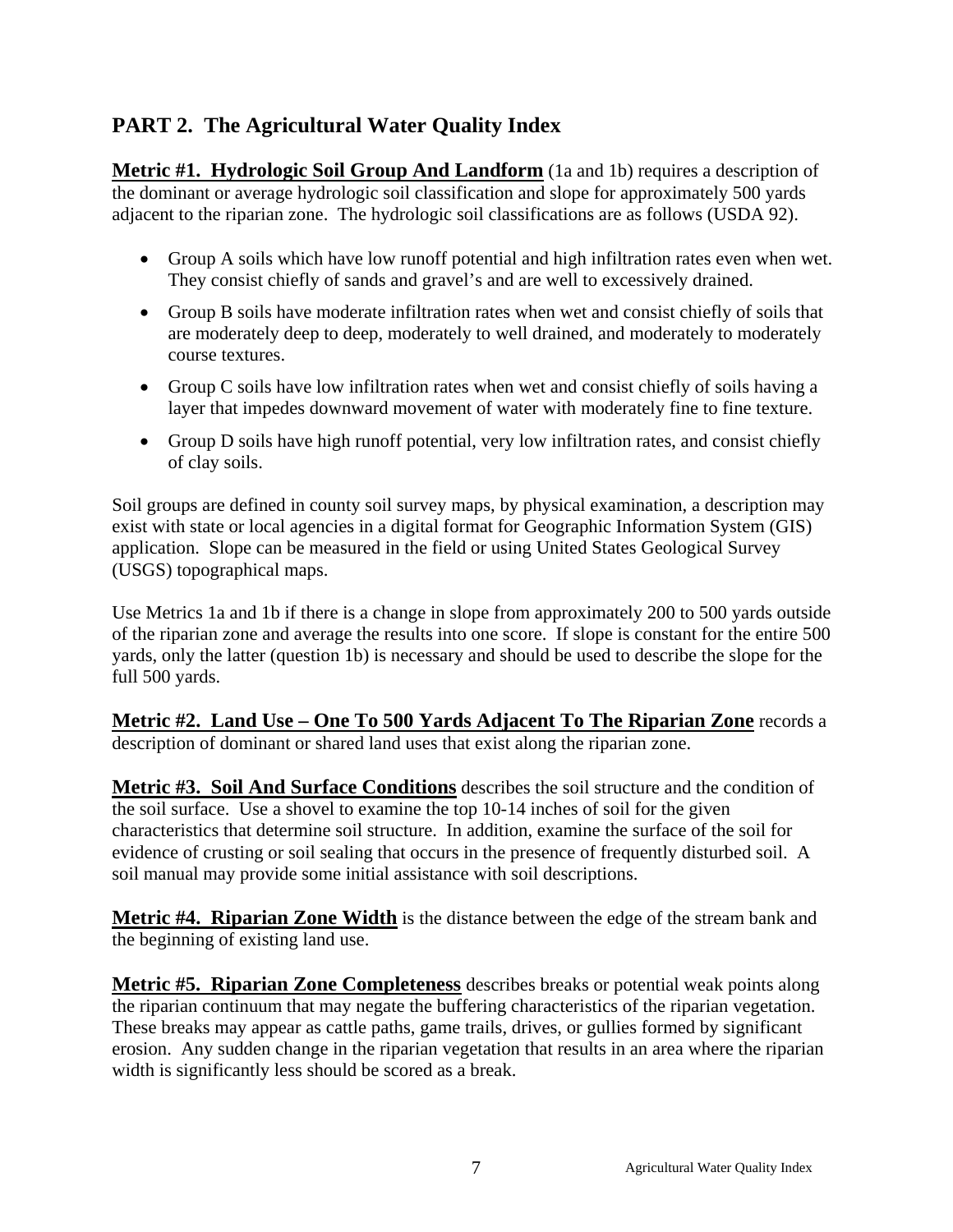**Metric #6. Riparian Zone Vegetation** describes existing plant diversity within the riparian zone. A good mix of trees, shrubs, herbaceous, and grassy vegetation will maximize sediment filtering and nutrient assimilation capabilities within the riparian zone and provide woody debris and organic carbon leaf and plant litter to the stream channel.

**Metric #7. Channel Flow Status** characterizes hydrologic stability during base flow conditions. High scores should be given to streams that retain enough water at base flow to cover substrate materials in the active channel. Poor scores result when channel substrates are mostly or completely exposed. Look for evidence of dried algae or macroinvertebrate stone cases on exposed rocks and logs. Note if the stream is known to be perennial or intermittent.

**Metric #8. Flow Stability** differs from Channel Flow Status in that it describes flow stability as it relates to hydrologic responses from precipitation events. Stream systems with poor flow stability (sometimes called "flashy") react suddenly and sometimes violently to rain events. These streams typically have stream banks with a band of exposed soil beginning at the surface of the water. High scores describe streams with thick vegetation to the water's edge while flashy streams have bare soil as previously described.

**Metric #9. Channel Sinuosity** describes the extent of channel meandering through the riparian zone. Meandering streams typically have greater flow diversity in pools and riffles and are more efficient in diffusing stream power during high water events than straight channels. Straight channels tend to have more laminar flows, uniform substrate materials, and low aquatic plant and animal diversity.

**Metric #10. Channel Structure** describes both the presence and absence of hard substrate materials and the ability of these materials to trap and retain course and fine organic materials. Hard substrates and good retention capabilities are critical for facilitating nutrient cycling and carbon transformation processes that maintain good water quality.

**Metric #11. (Optional) Aquatic Macroinvertebrates** serve as excellent indicators of overall stream conditions. The stream channel should be sampled in proportion to the substrate materials represented with a standard D-frame or aquatic kick net. As an example, if substrate materials are 80% sand and 20% gravel, 80% of the sampling effort should be made in sandy areas and 20% in gravel areas. Macroinvertebrates need to be identified to a minimum of the taxonomic level order or family. Scores place an emphasis on diversity stoneflies, mayflies, and caddis flies representing high water quality indicators. Systems dominated by midge flies (Chironomidae) usually indicate poor stream environments.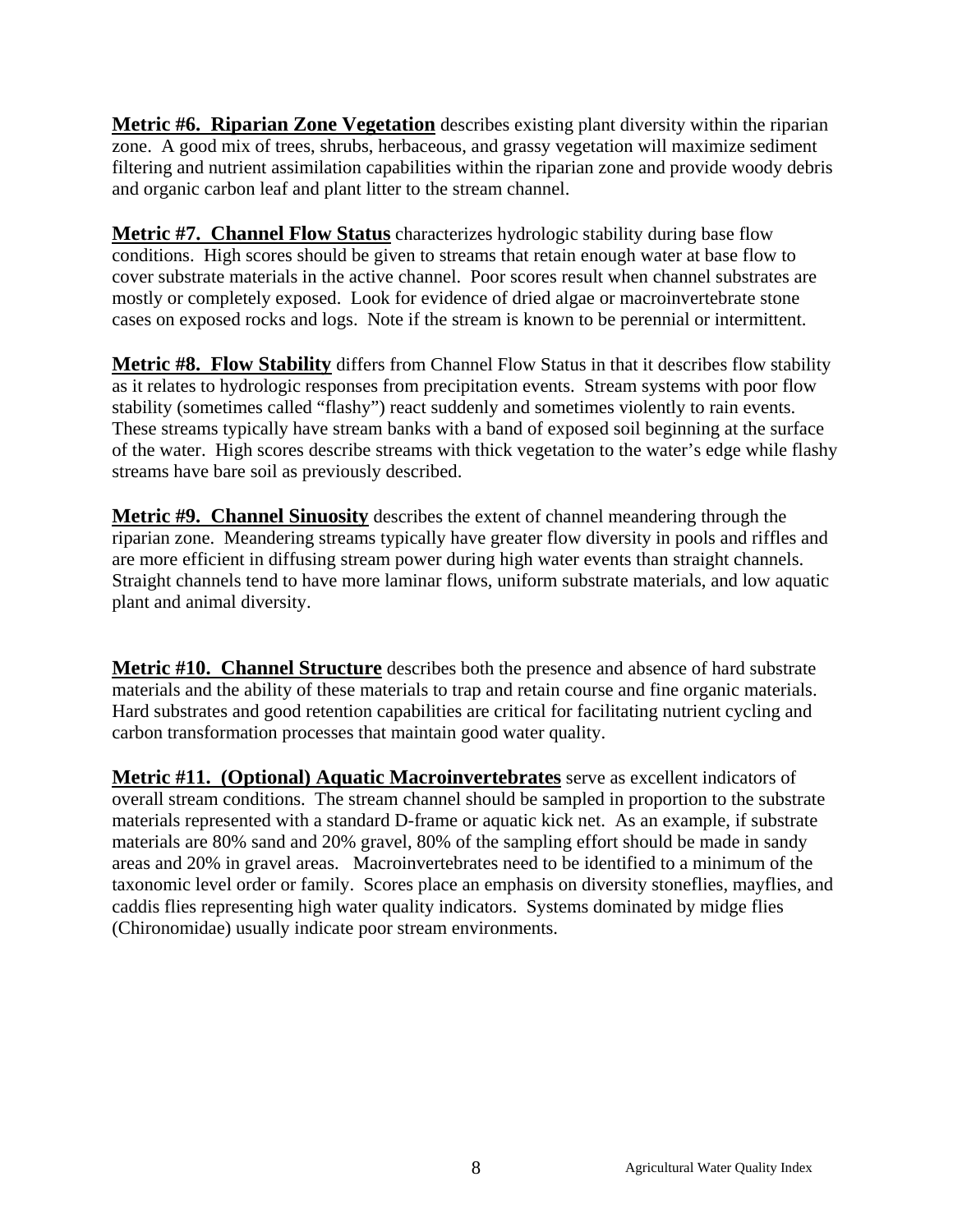## **Metrics And Scoring**

The following metrics are to be applied against the average conditions that exist at each survey site. Circle an appropriate numerical score within each category that best fits local conditions.

| <b>Habitat</b><br><b>Parameter</b>                                                                                                                   | <b>Condition Category</b>                                        |                                                                                             |                                                                                                                                                                                       |                                                                                                                                                                                                                                                                 |
|------------------------------------------------------------------------------------------------------------------------------------------------------|------------------------------------------------------------------|---------------------------------------------------------------------------------------------|---------------------------------------------------------------------------------------------------------------------------------------------------------------------------------------|-----------------------------------------------------------------------------------------------------------------------------------------------------------------------------------------------------------------------------------------------------------------|
|                                                                                                                                                      | <b>Level 1</b>                                                   | Level 2                                                                                     | Level 3                                                                                                                                                                               | Level 4                                                                                                                                                                                                                                                         |
| Metric 1a.<br><b>Hydrologic</b><br><b>Soil Group</b><br>and<br>Landform<br>$1 - 200$<br>yards<br>outside of<br>the<br>immediate<br>riparian<br>zone. | $0-5\%$ slope and<br>in hydrologic soil in hydrologic<br>group A | $0-5\%$ slope and<br>soil group B<br>or<br>$>5-10\%$ slope in<br>hydrologic soil<br>group A | $0-5\%$ slope and<br>in hydrologic<br>soil group C<br>or<br>$>5-10\%$ slope<br>and in<br>hydrologic soil<br>group B<br>or<br>$>10-15\%$ slope<br>and in<br>hydrologic soil<br>group A | <b>Hydrologic soil</b><br>group D<br>or<br>$>5\%$ up to $10\%$<br>slope and in<br>hydrologic soil<br>group C<br>or<br>$>10\%$ and up to<br>15% slope and<br>in hydrologic<br>soil group B<br><b>or</b><br>$>15\%$ slope<br>and in<br>hydrologic soil<br>group A |
| <b>SCORE</b>                                                                                                                                         | $24 - 30$                                                        | $16 - 23$                                                                                   | $8 - 15$                                                                                                                                                                              | $0 - 7$                                                                                                                                                                                                                                                         |

#### **Land Use And Soil Characteristics**

**Note:** Question 1b may not be necessary if the average slope for the given survey site is consistent from the edge of the riparian zone out to approximately 500 yards. If both metrics are necessary, average the two scores into one and record in the Soil Group and Landform portion of the Land Use And Soil Characteristics Summary following Metric 3.

| <b>Habitat</b><br><b>Parameter</b>                                                 | <b>Condition Category</b>                          |                                                                                                              |                                                                                                          |                                                                                                           |  |
|------------------------------------------------------------------------------------|----------------------------------------------------|--------------------------------------------------------------------------------------------------------------|----------------------------------------------------------------------------------------------------------|-----------------------------------------------------------------------------------------------------------|--|
|                                                                                    | <b>Level 1</b>                                     | <b>Level 2</b>                                                                                               | Level 3                                                                                                  | Level 4                                                                                                   |  |
| Metric 1b.<br><b>Hydrologic</b><br><b>Soil Group</b><br>and<br>Landform<br>200-500 | $0.5\%$ slope and<br>in hydrologic soil<br>group A | $0-5\%$ slope and<br>in hydrologic<br>soil group B<br>or<br>$>5-10\%$ slope<br>in hydrologic<br>soil group A | $0.5\%$ slope and<br>in hydrologic<br>soil group C<br>or<br>$>5-10\%$ slope<br>and in<br>hydrologic soil | <b>Hydrologic soil</b><br>group D<br>0r<br>$>5\%$ up to 10%<br>slope and in<br>hydrologic soil<br>group C |  |
| yards                                                                              |                                                    |                                                                                                              | group B                                                                                                  | <b>or</b>                                                                                                 |  |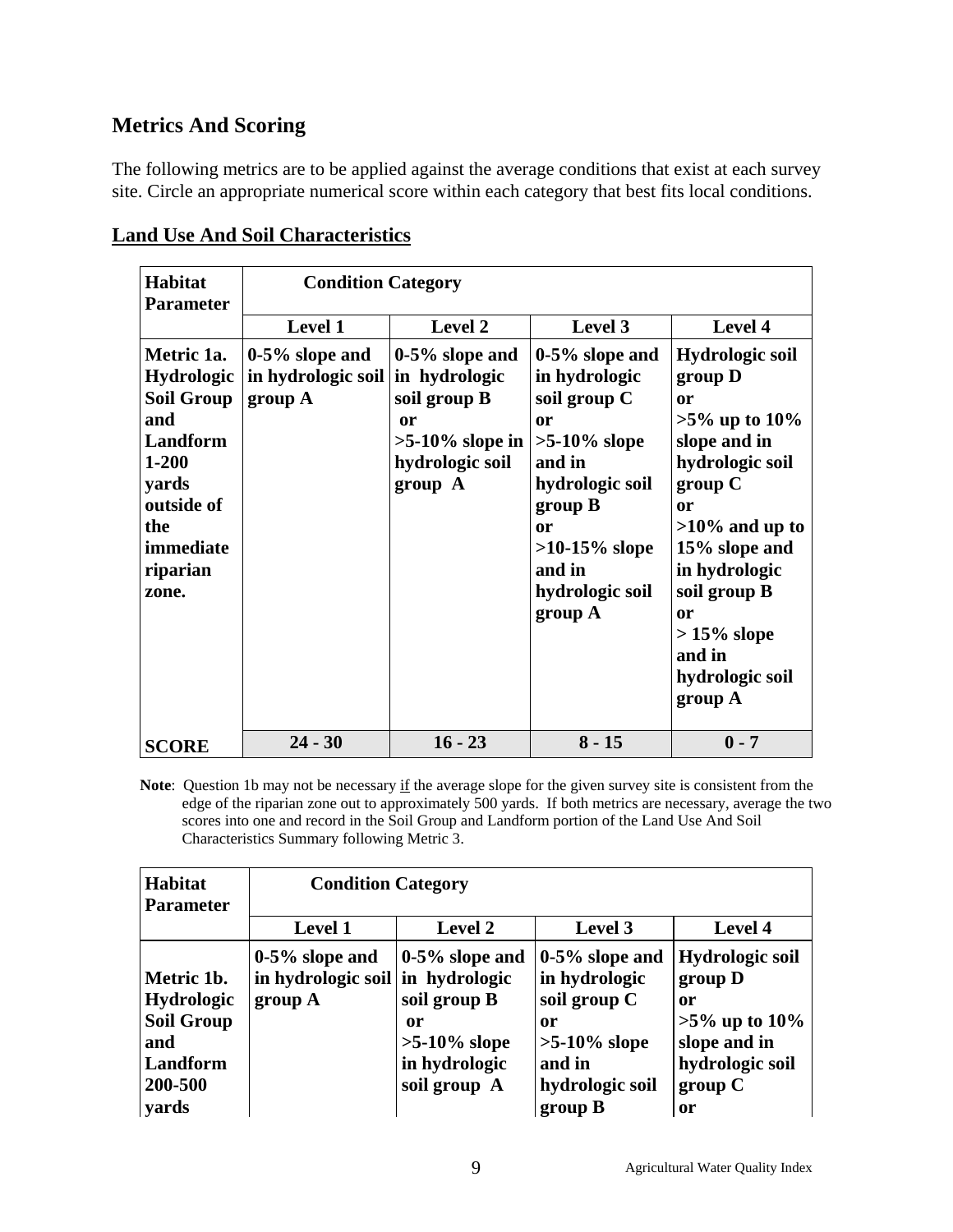| Habitat<br><b>Parameter</b>                         | <b>Condition Category</b> |                |                                                                |                                                                                                                                    |  |
|-----------------------------------------------------|---------------------------|----------------|----------------------------------------------------------------|------------------------------------------------------------------------------------------------------------------------------------|--|
|                                                     | <b>Level 1</b>            | <b>Level 2</b> | Level 3                                                        | Level 4                                                                                                                            |  |
| outside of<br>the<br>immediate<br>riparian<br>zone. |                           |                | 0r<br>$>10-15\%$ slope<br>and in<br>hydrologic soil<br>group A | $>10\%$ and up to<br>15% slope and<br>in hydrologic<br>soil group B<br>or<br>$>15\%$ slope<br>and in<br>hydrologic soil<br>group A |  |
| <b>SCORE</b>                                        | $24 - 30$                 | $16 - 23$      | $8 - 15$                                                       | $0 - 7$                                                                                                                            |  |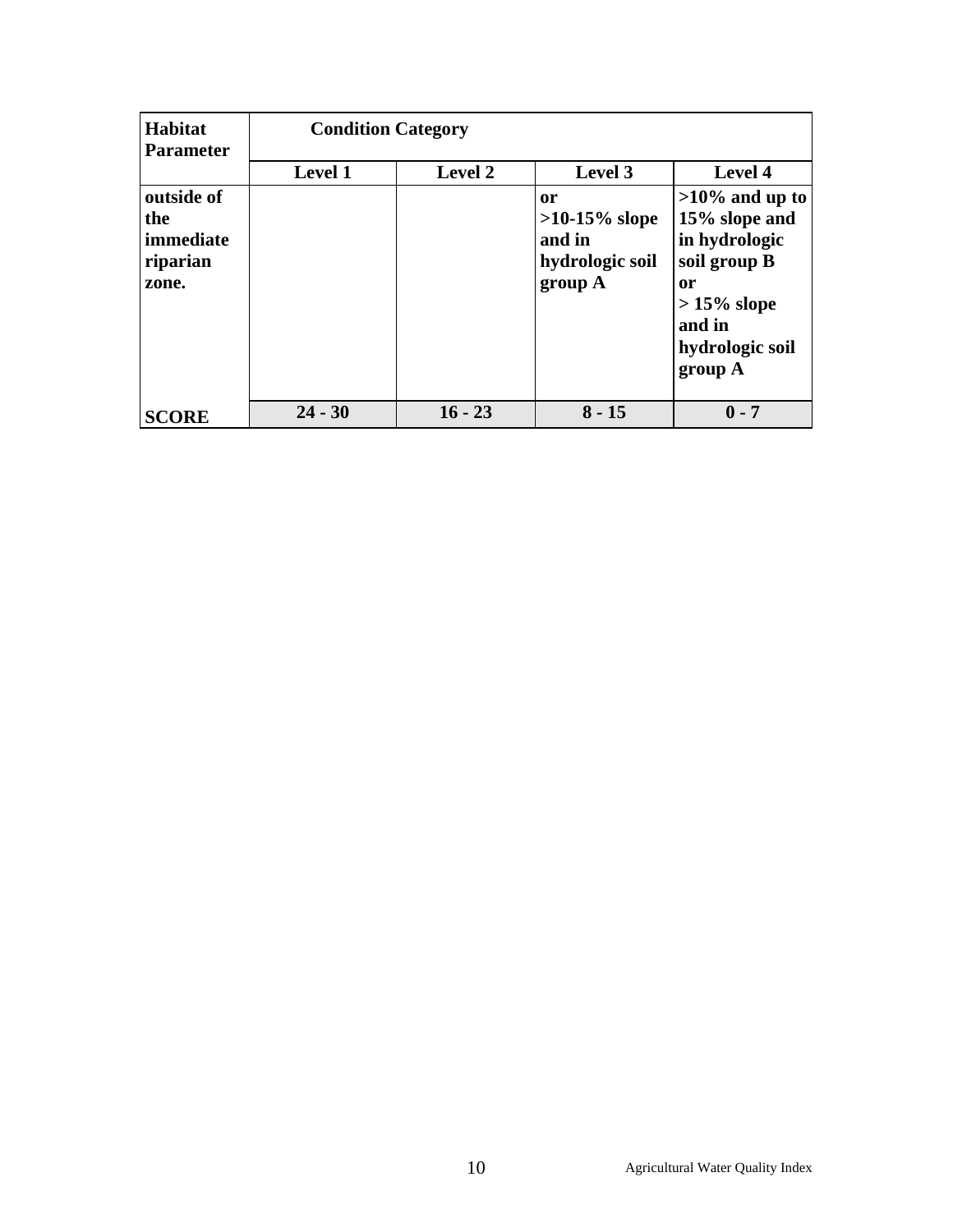| <b>Habitat</b><br><b>Parameter</b>                                                                                                                                    | <b>Condition Category</b>                                                                                                                                                                                                                                                                                  |                                                                                                                                                                                                                                                                                                               |                                                                                                                                                                                                                                                                                                                 |                                                                                                                                                                                                                                                        |  |
|-----------------------------------------------------------------------------------------------------------------------------------------------------------------------|------------------------------------------------------------------------------------------------------------------------------------------------------------------------------------------------------------------------------------------------------------------------------------------------------------|---------------------------------------------------------------------------------------------------------------------------------------------------------------------------------------------------------------------------------------------------------------------------------------------------------------|-----------------------------------------------------------------------------------------------------------------------------------------------------------------------------------------------------------------------------------------------------------------------------------------------------------------|--------------------------------------------------------------------------------------------------------------------------------------------------------------------------------------------------------------------------------------------------------|--|
|                                                                                                                                                                       | Level 1                                                                                                                                                                                                                                                                                                    | Level 2                                                                                                                                                                                                                                                                                                       | Level 3                                                                                                                                                                                                                                                                                                         | Level 4                                                                                                                                                                                                                                                |  |
| Metric 2.<br><b>Land use</b><br>approximat<br>ely one to<br>500 yards<br>beyond the<br>immediate<br>riparian<br>zone<br>(modified<br>from<br><b>Petersen</b><br>1992) | <b>Generally</b><br>undisturbed,<br>consisting of<br>forest and/or<br>wetland.<br><b>Interruptions or</b><br>modifications to<br>the natural<br>setting from<br>residential<br>dwellings or<br>agriculture are<br>rare. Vegetative<br>cover is complete<br>with no<br>unnatural<br>breaks or bare<br>spots | <b>Permanent</b><br>pasture/hay<br>mixed with<br>woodlots and/or<br>swamps with<br>few mixed row<br>and small grain<br>crops.<br><b>Vegetative</b><br>cover may have<br>a few breaks or<br>bare spots.<br><b>Occasional</b><br>modifications<br>for residential<br>dwellings or<br>agricultural<br>dwellings. | Consisting of a<br>mixture of row<br>crops, small<br>grains, and<br>pasture/hay or<br>an increase in<br>suburban<br>characteristics<br>(multiple<br>housing units in<br>close<br>proximity).<br><b>Vegetative</b><br>cover may<br>contain many<br>weed and/or<br>brush species.<br>May have some<br>bare areas. | Land use is<br>dominated by<br>row crops or is<br>largely urban<br>or suburban in<br>nature.<br><b>Vegetative</b><br>cover may have<br>many breaks or<br>bare areas. The<br>lowest end score<br>would be a<br>paved area or<br>compacted bare<br>soil. |  |
| <b>SCORE</b>                                                                                                                                                          | $24 - 30$                                                                                                                                                                                                                                                                                                  | $16 - 23$                                                                                                                                                                                                                                                                                                     | $8 - 15$                                                                                                                                                                                                                                                                                                        | $0 - 7$                                                                                                                                                                                                                                                |  |

| <b>Habitat</b><br><b>Parameter</b>                                                   | <b>Condition Category</b>                                                                                                                                                                                                                |                                                                                                                                                                                                |                                                                                                                                                                                                          |                                                                                                                                                                                                                                                      |  |
|--------------------------------------------------------------------------------------|------------------------------------------------------------------------------------------------------------------------------------------------------------------------------------------------------------------------------------------|------------------------------------------------------------------------------------------------------------------------------------------------------------------------------------------------|----------------------------------------------------------------------------------------------------------------------------------------------------------------------------------------------------------|------------------------------------------------------------------------------------------------------------------------------------------------------------------------------------------------------------------------------------------------------|--|
|                                                                                      | <b>Level 1</b>                                                                                                                                                                                                                           | <b>Level 2</b>                                                                                                                                                                                 | Level 3                                                                                                                                                                                                  | Level 4                                                                                                                                                                                                                                              |  |
| Metric 3.<br>Soil and<br><b>Surface</b><br><b>Conditions</b><br>(outside of<br>zone) | Surface open or<br>loose, even when<br>wetted. Large<br>strong granules,<br>crumbs or sand<br>particles. Many<br>the riparian root channels<br>and earthworm<br>burrows and<br>other voids in<br>the soil. No<br>gleying or<br>mottling. | <b>Surface open</b><br>or loose, small<br>or weak<br>granules<br>or crumbs or<br>sand particles.<br>Some root<br>channels and<br>earthworm<br>burrows. May<br>have orange or<br>bright mottles | <b>Surface crusted</b><br>however easy to<br><b>break</b><br>0r<br><b>Structure very</b><br>fine and very<br>weak or is sub-<br>angular blocky<br>to blocky.<br><b>May have</b><br>mottles or<br>gleying | <b>Surface crusted</b><br>and hard to<br>break<br>0r<br><b>Bulk soil</b><br>massive or<br>puddled. No<br>evidence of<br>granules or<br>crumbs. No<br>root channels or<br>earthworm<br>burrows.<br><b>Contains</b><br>mottling and/or<br>gleying. The |  |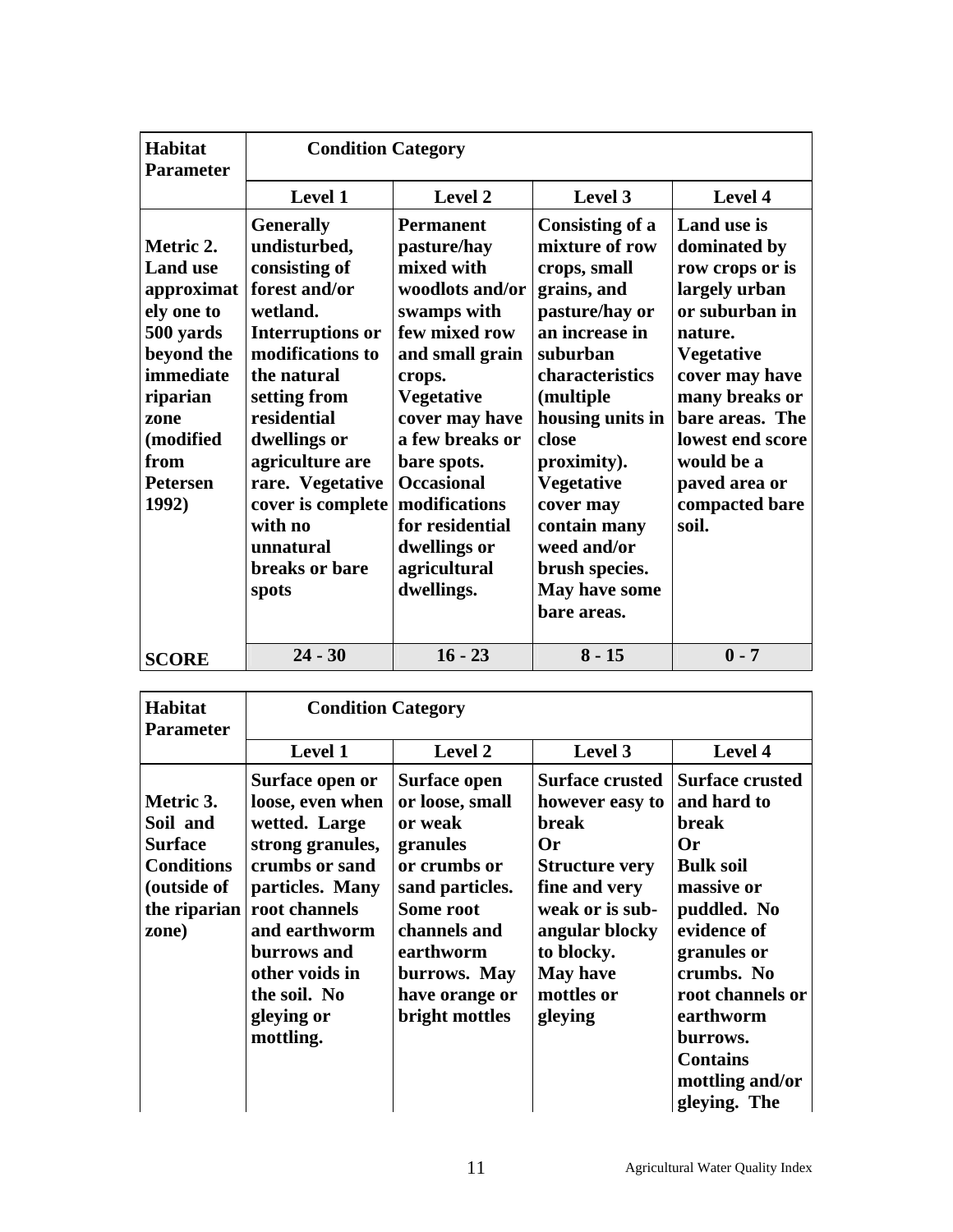| Habitat<br><b>Parameter</b> | <b>Condition Category</b> |                |          |                                                                                           |  |  |
|-----------------------------|---------------------------|----------------|----------|-------------------------------------------------------------------------------------------|--|--|
|                             | <b>Level 1</b>            | <b>Level 2</b> | Level 3  | Level 4                                                                                   |  |  |
|                             |                           |                |          | most<br>undesirable<br>extreme is a<br>paved area or a<br>compacted bare<br>crusted area. |  |  |
| <b>SCORE</b>                | $24 - 30$                 | $16 - 23$      | $8 - 15$ | $0 - 7$                                                                                   |  |  |

## *Land Use And Soil Characteristics Summary*

While land use has a dramatic effect on water movement through a landscape, natural geomorphic features such as soil types and slope are not options that can be changed by man. However, these features are essential forces that define hydrologic processes and are strongly influenced by land use management. Poor scores for soil types do not indicate a poor quality soil. These scores do, however, suggest a greater vulnerability to surface runoff than higher scores. This vulnerability increases with an increase in slope and/or land use that involves frequent soil disruption. Soil types that are susceptible to surface runoff may exaggerate the effects to a stream due to increases in slope or patterns of land use that reduce soil structure.

Place land use scores in the appropriate box below each respective category. Consult the *Recommendations* section for the highest of the three scores listed to determine possible farm management changes that will minimize potential impacts to the stream environment.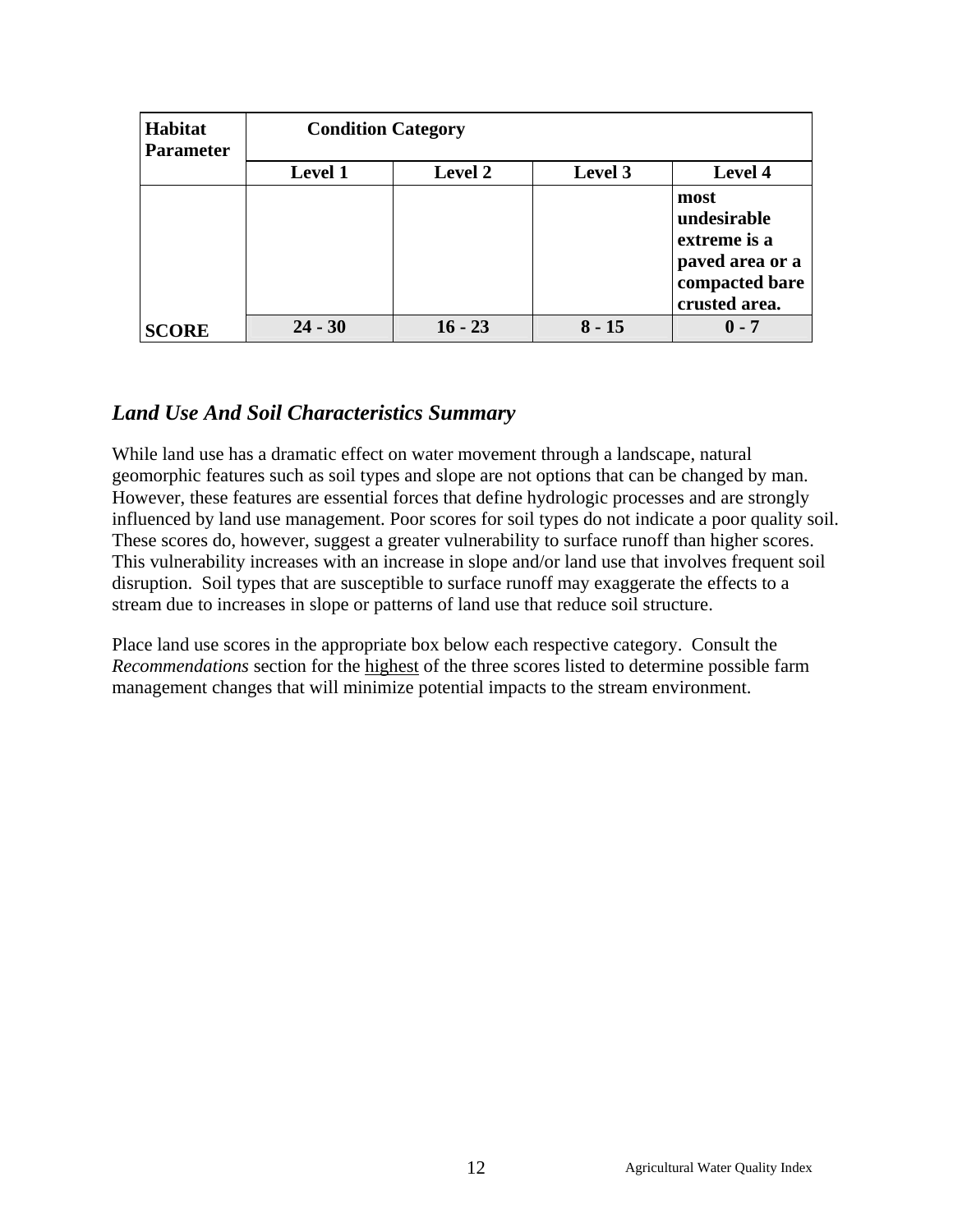| Metric #1<br><b>Soil Group</b><br>And<br>Landform | <b>Metric</b><br>$#2$ Land<br><b>Use</b> | Metric #3<br>Soil<br><b>Surface</b><br><b>Condition</b> | <b>Recommendations</b>                                                                                                                                                                                                                                                                                                                 |
|---------------------------------------------------|------------------------------------------|---------------------------------------------------------|----------------------------------------------------------------------------------------------------------------------------------------------------------------------------------------------------------------------------------------------------------------------------------------------------------------------------------------|
| Level 4                                           |                                          |                                                         | Land cannot tolerate a continuous crop. Set to<br>forest, permanent pasture, or long rotations. Avoid<br>or minimize row crops. Use minimum or no-till<br>with additions of organic matter/crop residue.<br>Badly eroded land may require complete<br>renovation. In addition, follow recommendations<br>for Level 2 and 3 categories. |
| Level 3                                           |                                          |                                                         | Be alert as some precaution is needed. If in<br>continuous row crop, rotate to a non-row crop.<br>Use minimum or no till where tillage is required.<br>In addition, follow recommendations for Level 2                                                                                                                                 |
| Level 2                                           |                                          |                                                         | Have soils tested to determine if lime or fertilizer<br>additions are needed. Examine vegetative cover.<br>If cover is sparse, interseeding is needed.                                                                                                                                                                                 |
| <b>Level 1</b>                                    |                                          |                                                         | No special precautions or new management<br>schemes are needed based on this assessment.                                                                                                                                                                                                                                               |

**Total Land Use And Soil Characteristics Score** (Metrics 1+2+3)

## *Land Use And Soil Characteristics Adjustment Factor*

Agricultural lands that have been exposed to recent increases or decreases in conservation tillage practices will reflect changes to the soils hydrologic characteristics over time. While the total land use score (above) reflects current conditions, the following metric is an adjustment factor that reflects the potential change to soil hydrologic conditions and potential impact to the stream environment. The Crop and Tillage Practice metric below provides a potential adjustment to the Land Use and Soil Characteristics score in the chart above and, therefore, a method of evaluating the effects of various farm management practices. Add the *adjustment factor* score to the Land Use and Soil Characteristics Score listed above for a Land Use and Soil Characteristics Score (adjusted).

| Farm<br><b>Parameter</b> | <b>Condition Category</b> |                |                |                |  |
|--------------------------|---------------------------|----------------|----------------|----------------|--|
|                          | <b>Level 1</b>            | <b>Level 2</b> | <b>Level 3</b> | <b>Level 4</b> |  |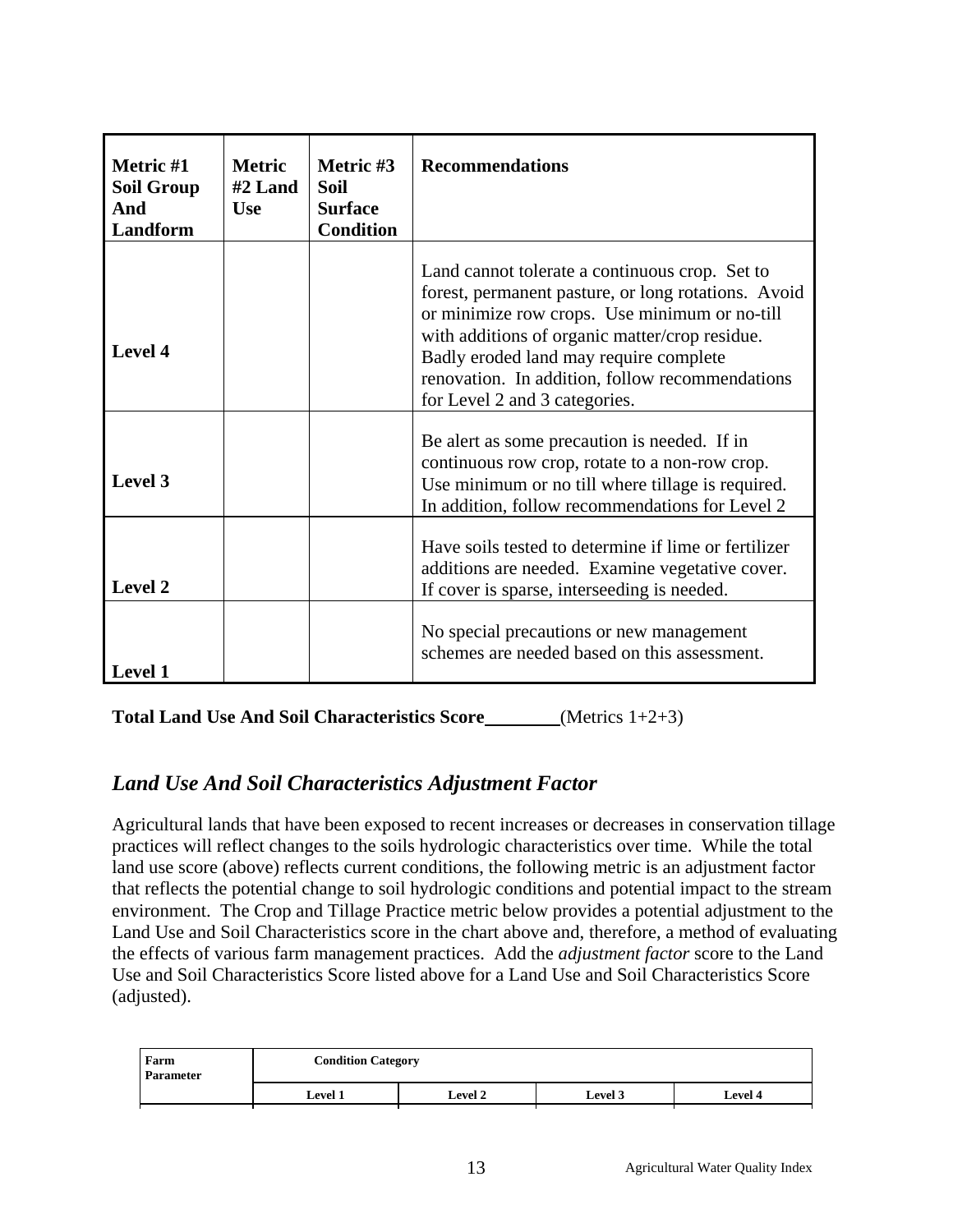| Farm<br><b>Parameter</b>                                               |                                                                                                                                                                                            | <b>Condition Category</b>                                              |                                                           |                                                              |  |  |  |
|------------------------------------------------------------------------|--------------------------------------------------------------------------------------------------------------------------------------------------------------------------------------------|------------------------------------------------------------------------|-----------------------------------------------------------|--------------------------------------------------------------|--|--|--|
|                                                                        | Level 2<br>Level 1<br>Level 3<br>Level 4                                                                                                                                                   |                                                                        |                                                           |                                                              |  |  |  |
| <b>Crop And Tillage</b><br><b>Practices</b><br>(Adjustment<br>Factor). | Long term rotation with<br>minimal row cropping and<br>maximal hay and/or<br>pasture. Mixed farm uses<br>including crop production<br>and pasture. Minimum or<br>no-till where applicable. | Short term crop rotation<br>with conservation or no<br>till practices. | Some crop rotation with<br>standard tillage<br>practiced. | Intensive row crop<br>monoculture with<br>intensive tillage. |  |  |  |
| <b>SCORE</b>                                                           |                                                                                                                                                                                            | 0                                                                      | $-5$                                                      | $-10$                                                        |  |  |  |

#### **Total Land Use And Soil Characteristics Score (**Adjusted**)**

(Metrics 1+2+3 plus the Adjustment Factor)

## **The Riparian Zone**

| Habitat<br><b>Parameter</b>                                                                                     | <b>Condition Category</b>                             |                                                                              |                                                                   |                                                                                           |
|-----------------------------------------------------------------------------------------------------------------|-------------------------------------------------------|------------------------------------------------------------------------------|-------------------------------------------------------------------|-------------------------------------------------------------------------------------------|
|                                                                                                                 | <b>Level 1</b>                                        | <b>Level 2</b>                                                               | Level 3                                                           | Level 4                                                                                   |
| <b>Metric 4.</b><br><b>Riparian</b><br><b>Zone Width</b><br>(from stream feet or more.<br>to edge of<br>field). | <b>Marshy</b> or<br>woody riparian<br>zone 100 to 150 | <b>Marshy</b> or<br>woody riparian<br>zone varying<br>from 50 to 99<br>feet. | <b>Marshy or</b><br>woody riparian<br>zone from 20 to<br>49 feet. | <b>Marshy</b> or<br>woody riparian<br>zone essentially<br>absent or less<br>than 20 feet. |
| <b>SCORE</b>                                                                                                    | $16 - 20$                                             | $11 - 15$                                                                    | $6 - 10$                                                          | $0 - 5$                                                                                   |

| <b>Habitat</b><br><b>Parameter</b>                                                  | <b>Condition Category</b>                                                                                                                     |                                                                                                       |                                                                                                                  |                                                                                                                            |
|-------------------------------------------------------------------------------------|-----------------------------------------------------------------------------------------------------------------------------------------------|-------------------------------------------------------------------------------------------------------|------------------------------------------------------------------------------------------------------------------|----------------------------------------------------------------------------------------------------------------------------|
|                                                                                     | <b>Level 1</b>                                                                                                                                | <b>Level 2</b>                                                                                        | Level 3                                                                                                          | Level 4                                                                                                                    |
| Metric 5.<br><b>Riparian</b><br>Zone<br><b>Completenes</b><br>s (Petersen<br>1992). | <b>Riparian zone</b><br>intact to nearly<br>intact with<br>infrequent<br><b>breaks</b><br>occurring at<br>intervals greater<br>than 165 feet. | <b>Incidental</b><br>breaks in the<br>riparian zone at<br>approximately<br>100-164 foot<br>intervals. | <b>Breaks in the</b><br>riparian zone<br>frequent with<br>some gullies and<br>scars occurring<br>every 100 feet. | <b>Riparian zone</b><br>has frequent<br>breaks in the<br>vegetation with<br>deeply scarred<br>gullies along its<br>length. |
| <b>SCORE</b>                                                                        | $16 - 20$                                                                                                                                     | $11 - 15$                                                                                             | $6 - 10$                                                                                                         | $0 - 5$                                                                                                                    |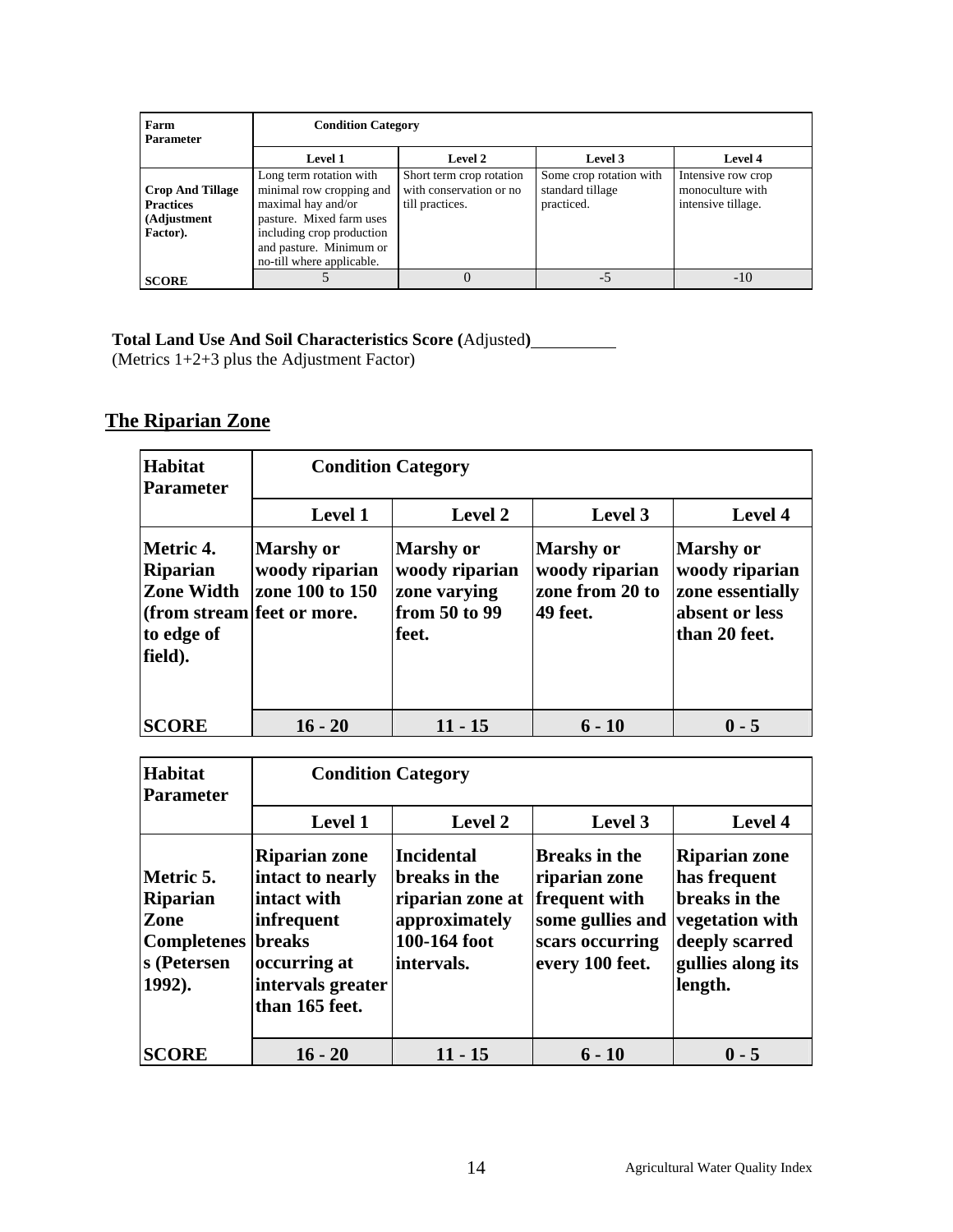| Habitat<br><b>Parameter</b>                         | <b>Condition Category</b>                                                                                                                                                                              |                                                                                                                                                                                                                                                  |                                                                                                                                                                                                                                                                                                           |                                                                                                                                                                                                                                                                                                                                                         |
|-----------------------------------------------------|--------------------------------------------------------------------------------------------------------------------------------------------------------------------------------------------------------|--------------------------------------------------------------------------------------------------------------------------------------------------------------------------------------------------------------------------------------------------|-----------------------------------------------------------------------------------------------------------------------------------------------------------------------------------------------------------------------------------------------------------------------------------------------------------|---------------------------------------------------------------------------------------------------------------------------------------------------------------------------------------------------------------------------------------------------------------------------------------------------------------------------------------------------------|
|                                                     | Level 1                                                                                                                                                                                                | Level 2                                                                                                                                                                                                                                          | Level 3                                                                                                                                                                                                                                                                                                   | Level 4                                                                                                                                                                                                                                                                                                                                                 |
| Metric 6.<br><b>Riparian</b><br>Zone<br>Vegetation. | <b>Riparian</b><br>vegetation<br>consists of trees,<br>shrubs,<br>herbaceous<br>species, and<br>grasses.<br><b>Maximum</b><br>canopy potential maximum<br>is achieved with<br>native plant<br>species. | <b>Riparian</b><br>vegetation has<br>sustained some<br>degree of<br>alteration.<br>Some degree of<br>canopy cover<br>less than the<br>potential exists.<br>At least one of<br>the four<br>categories of<br>plants is missing<br>or very limited. | <b>Riparian</b><br>vegetation has<br>been altered<br>with at least two<br>of the four<br>categories<br>missing.<br>Obvious gaps in<br>the canopy exist,<br>and the<br>potential to<br>supply organic<br>material and<br>woody debris to<br>the stream<br>channel has<br>been<br>significantly<br>reduced. | <b>Riparian</b><br>vegetation has<br>been severely<br>altered with an<br>abundance of<br>only one or none<br>of the four plant<br>categories<br>present.<br>Organic<br>material and<br>woody debris is<br>not realistically<br>available to the<br>stream channel<br>or has been<br>replaced with<br>agricultural<br>commodities or<br>used as pasture. |
| <b>SCORE</b>                                        | $16 - 20$                                                                                                                                                                                              | $11 - 15$                                                                                                                                                                                                                                        | $6 - 10$                                                                                                                                                                                                                                                                                                  | $0 - 5$                                                                                                                                                                                                                                                                                                                                                 |

## *Riparian Zone Scores*

Place the Riparian Zone Width score in the appropriately box within its respective category below. If the Land Use score (from the previous section) was a level 3 or 4, shift to the next higher level of vulnerability and refer to the *Recommendations* listed to the right in the same row. As an example, if the Riparian Zone score is 17 (level 1) and the Land Use score was 14 (level 3), refer to the level 2 Riparian Zone Width *Recommendations*. No adjustments are necessary if Riparian Zone Width score falls into a level 4 category or if Land Use scores fall into a level 1 or 2 category. All recommendations assume that the condition and completeness of the riparian zone is of high quality. In all cases, changes in land use may require increases in riparian zone width.

| Riparian | Metric #4   Recommendations |
|----------|-----------------------------|
| Zone     |                             |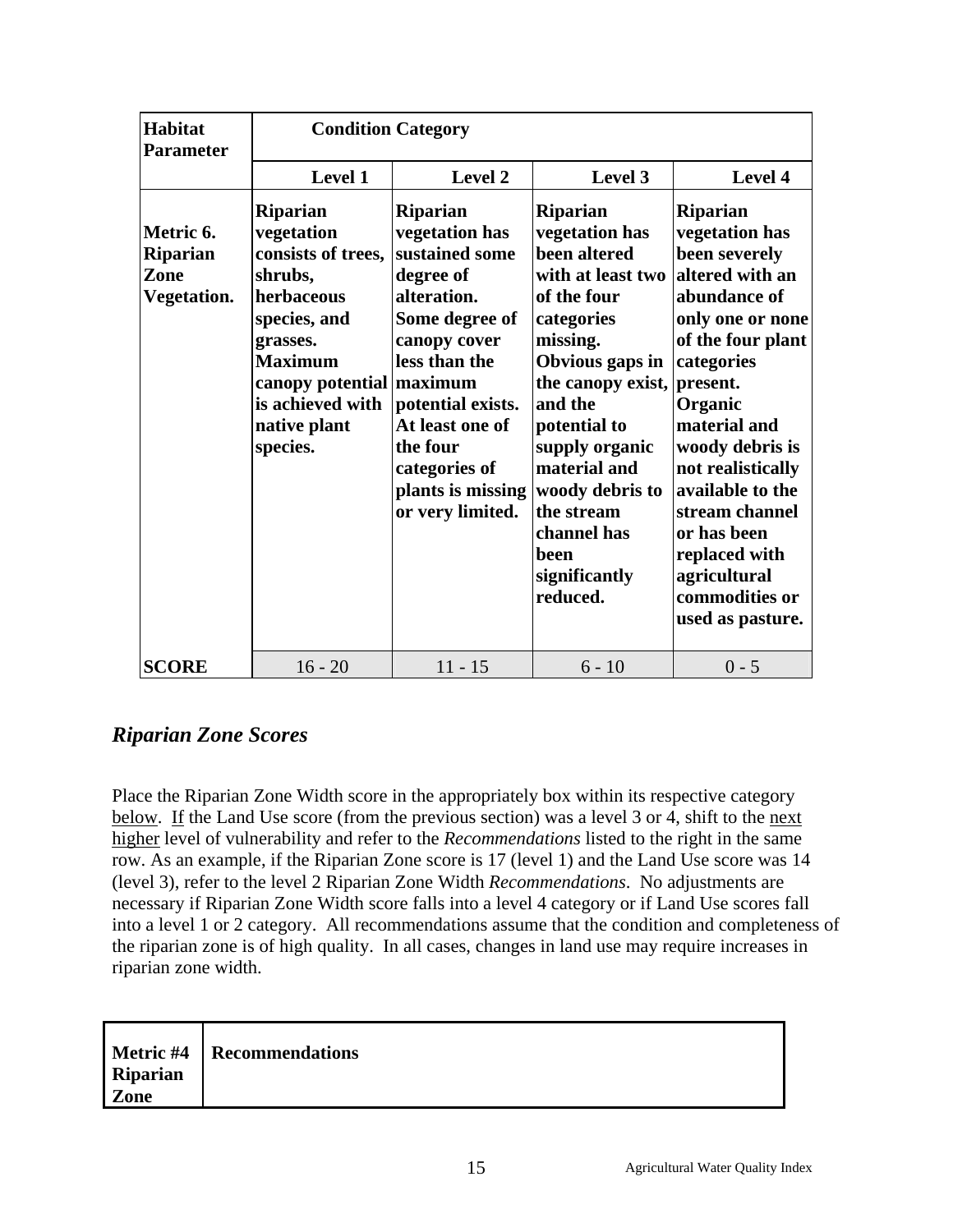| Width              |                                                                                                                                                                                                                                                                                                                                                                                                                                                                                      |
|--------------------|--------------------------------------------------------------------------------------------------------------------------------------------------------------------------------------------------------------------------------------------------------------------------------------------------------------------------------------------------------------------------------------------------------------------------------------------------------------------------------------|
| Level 4            | Riparian zone widths need to be increased to a minimum of 100 feet in<br>areas containing hydrologic soil groups A or B and slopes <10% and<br>up to 165 feet for hydrologic soil groups C or D. Where slopes exceed<br>10% an additional 50 feet may be necessary, especially if land use<br>involves frequent tilling and/or occasional row crops or if slope<br>exceeds 10%. Refer to level 1 riparian characteristics (metric #6) as a<br>guide to riparian zone reconstruction. |
| Level 3            | Riparian zone widths need to be doubled or tripled in areas containing<br>hydrologic soil groups A or B with slopes <10% with an additional 50<br>feet for areas containing hydrologic soil groups C or D. An additional<br>50 feet may be necessary where slopes exceed 10%, especially if land<br>use involves frequent tilling and/or occasional row crops. Refer to level<br>1 riparian characteristics as a guide to riparian zone reconstruction.                              |
| Level <sub>2</sub> | Riparian widths may be adequate if located within hydrologic soil<br>group A with less than a 10% slope or hydrologic soil group B with<br>less than a 5% slope. An additional 50 feet is necessary for areas<br>containing hydrologic soil groups C or D or where slopes exceed 10%<br>or where land use involves frequent tilling and/or occasional row<br>crops.                                                                                                                  |
| <b>Level 1</b>     | No special recommendations are needed based on this assessment.<br>However, changes in existing land use may require increases in<br>current riparian zone widths.                                                                                                                                                                                                                                                                                                                   |

Place the Riparian Zone Completeness score in the appropriately box below, following the same pattern of scoring instructions as previously given with respect to the Land Use score. All recommendations assume an adequate Riparian Zone Width. If not adequate, these recommendations must be performed in conjunction with the Level 1 Riparian Zone Width description from Metric #4.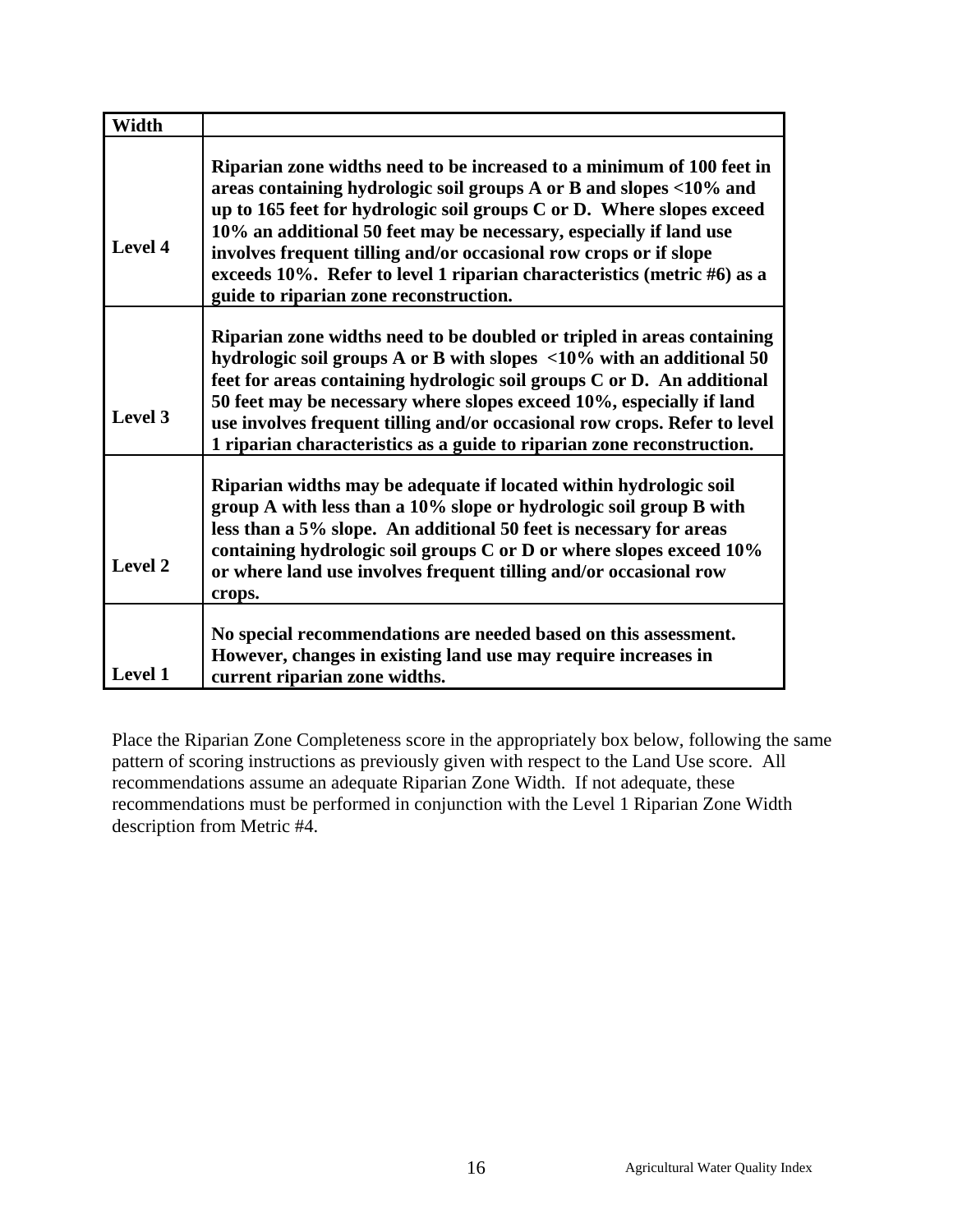| Metric #5<br><b>Riparian</b><br>Zone<br>Complete<br>ness | <b>Recommendations</b>                                                                                                                                                                                                                                                                      |
|----------------------------------------------------------|---------------------------------------------------------------------------------------------------------------------------------------------------------------------------------------------------------------------------------------------------------------------------------------------|
| Level 4                                                  | Identify and eliminate sources of erosion. Restore eroded banks with<br>appropriate vegetation. Refer to Level 3 and 4 recommendations<br>under Riparian Buffer Widths.                                                                                                                     |
| Level 3                                                  | Modify and/or eliminate non-essential breaks in the riparian<br>vegetation. Essential breaks in the vegetation need to be modified so<br>that surface runoff flows away from the area of the break. Continue<br>to observe riparian zone standards as described in the previous<br>section. |
| Level 2                                                  | Modify essential breaks in the riparian vegetation so that surface<br>runoff flows away from the area of the break. Continue to observe<br>riparian zone standards as described in the previous section.                                                                                    |
| <b>Level 1</b>                                           | No special recommendations are needed based on this assessment.<br>Continue to observe riparian zone standards as described in the<br>previous section.                                                                                                                                     |

Place the Riparian Zone Vegetation score in the appropriately box below, following the same pattern of scoring instructions as previously given with respect to the Land Use score. All recommendations assume an adequate Riparian Zone Width. If not adequate, these recommendations must be performed in conjunction with the Level 1 riparian zone width description in Metric #4.

| Metric #6<br><b>Riparian</b><br>Zone<br><b>Vegetatio</b><br>n | <b>Recommendations</b>                                                                                                                                                                                                                                                                                                                                                                                                                                                                                             |
|---------------------------------------------------------------|--------------------------------------------------------------------------------------------------------------------------------------------------------------------------------------------------------------------------------------------------------------------------------------------------------------------------------------------------------------------------------------------------------------------------------------------------------------------------------------------------------------------|
| Level 4                                                       | Riparian vegetation needs to be re-established. One third of the<br>riparian zone area nearest the stream should be planted with several<br>large tree species at approximately 6-10 foot intervals. The middle<br>third of the riparian zone should be planted with woody shrubs at 3-6<br>foot intervals while the remaining portion of the riparian zone should<br>remain as undisturbed grasses with intermittent woody shrubs. Refer<br>to the section on Riparian Zone Widths for the correct dimensions for |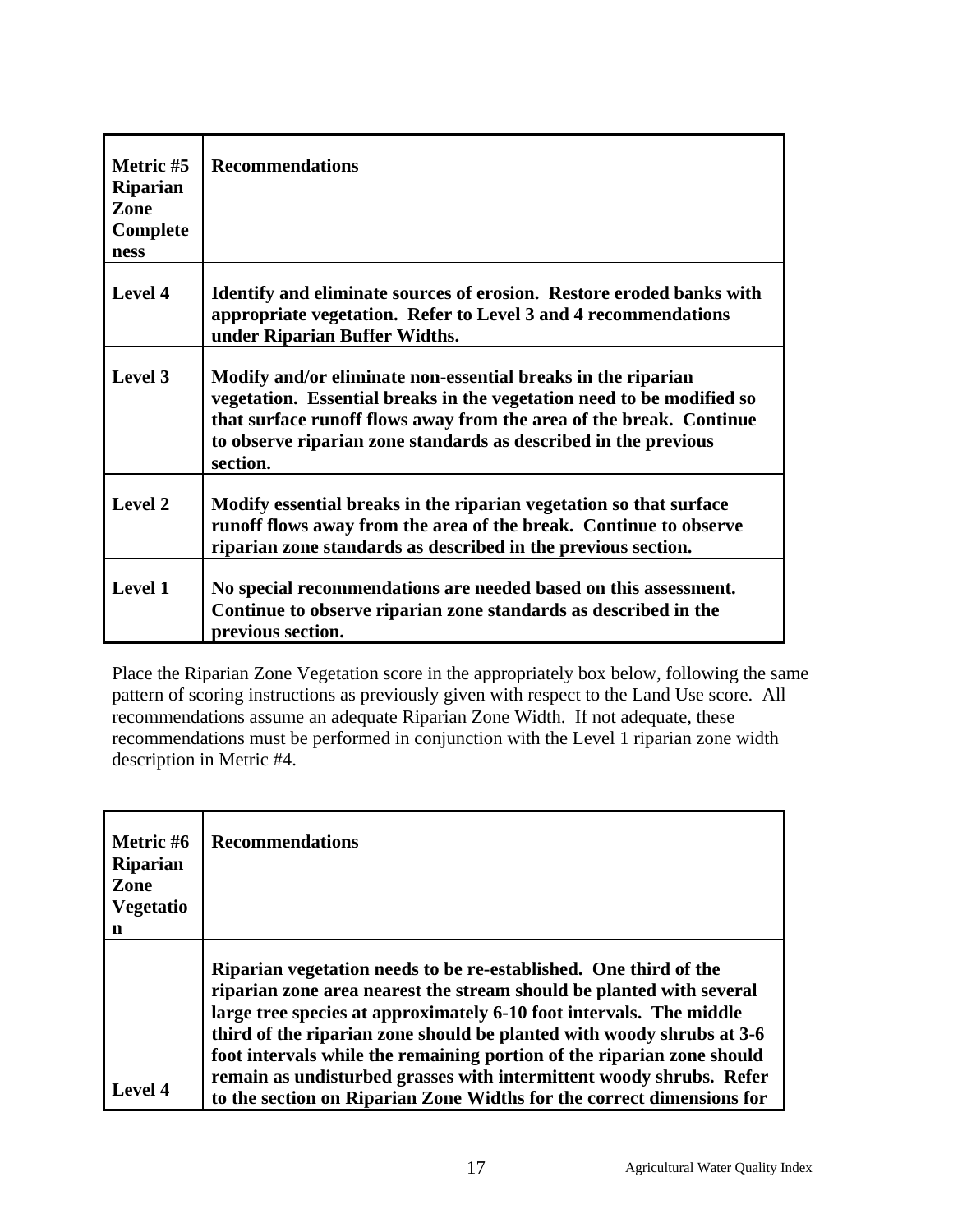|                | existing soil types, land use, and land features.                                                                                                                                                                                                                                                                     |
|----------------|-----------------------------------------------------------------------------------------------------------------------------------------------------------------------------------------------------------------------------------------------------------------------------------------------------------------------|
| Level 3        | Riparian vegetation needs to be expanded to include the various forms<br>listed above. Select species that will provide some degree of shade and<br>stability to the stream channel.                                                                                                                                  |
| <b>Level 2</b> | Areas where riparian vegetation has been altered should be selectively<br>restored. Select species that will provide some degree of shade and<br>stability to the stream channel.                                                                                                                                     |
| <b>Level 1</b> | No special recommendations are needed based on this assessment.<br>However, changes in current land use may require increases in<br>riparian zone widths. Continue to monitor vegetation quality for<br>changes due to high water or frequent flooding that may eliminate<br>some forms of grasses, trees, or shrubs. |

Total Riparian Zone Score\_\_\_\_\_\_\_ (metric numbers 4+5+6)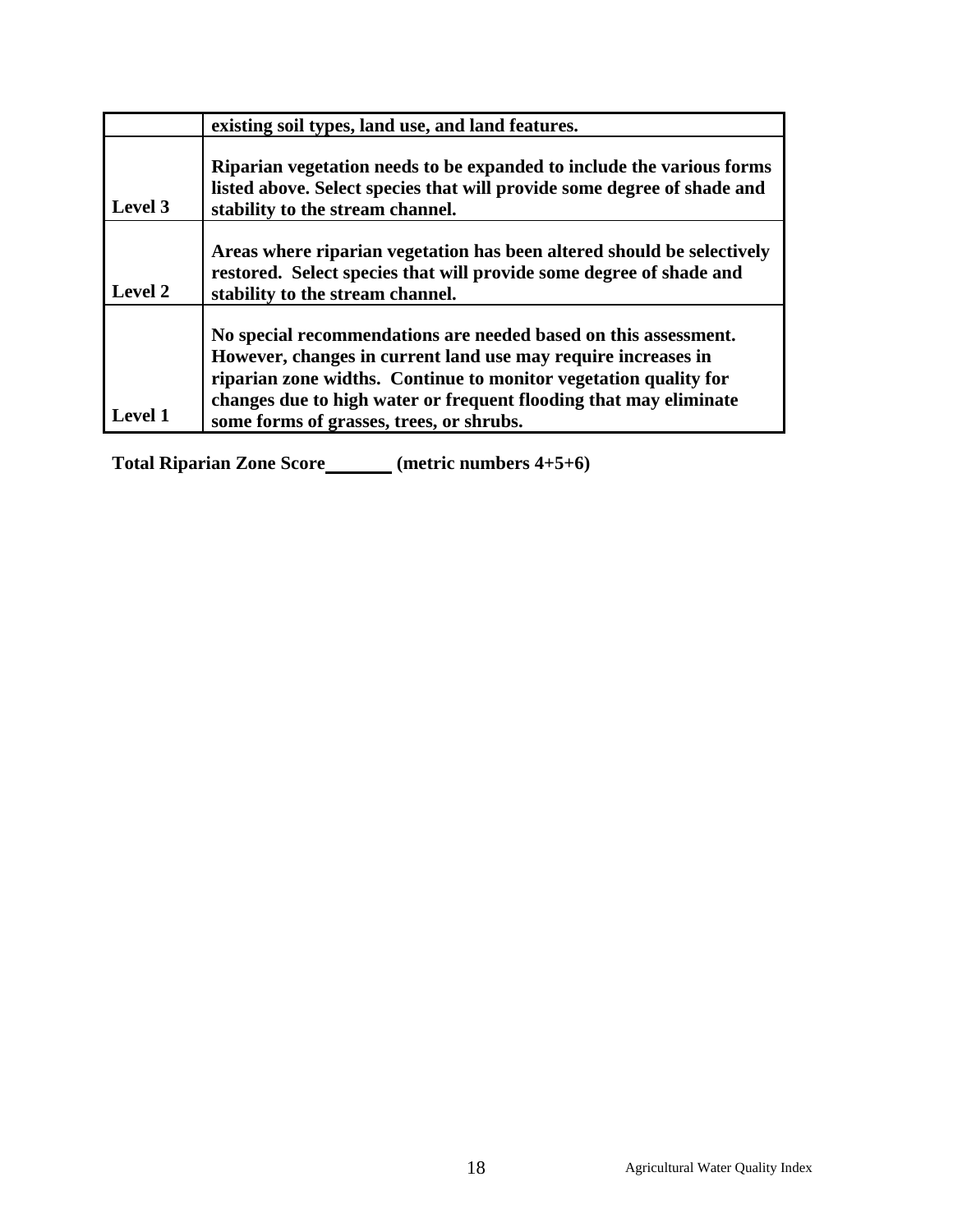## **The Stream Channel**

| Habitat<br><b>Parameter</b>                                                                   | <b>Condition Category</b>                                                                                    |                                                                                                                                       |                                                                                                             |                                                                                    |
|-----------------------------------------------------------------------------------------------|--------------------------------------------------------------------------------------------------------------|---------------------------------------------------------------------------------------------------------------------------------------|-------------------------------------------------------------------------------------------------------------|------------------------------------------------------------------------------------|
|                                                                                               | <b>Level 1</b>                                                                                               | <b>Level 2</b>                                                                                                                        | Level 3                                                                                                     | Level 4                                                                            |
| Metric 7.<br><b>Channel</b><br><b>Flow Status</b><br>(from<br><b>Barbour et</b><br>al. 1997). | <b>Water reaches</b><br>the base of both<br>banks with<br>minimal or no<br>channel<br>substrates<br>exposed. | <b>Water reaches</b><br>$>75\%$ of the<br>active channel<br>substrates or<br>$<$ 25% of active<br>channel<br>substrate is<br>exposed. | Water fills 25-<br>75% of the<br>available<br>channel and/or<br>riffle substrates<br>are mostly<br>exposed. | Very little water<br>in the channel<br>and mostly<br>present as<br>standing pools. |
| <b>SCORE</b>                                                                                  | $12 - 15$                                                                                                    | $8 - 11$                                                                                                                              | $4 - 7$                                                                                                     | $0 - 3$                                                                            |

| Habitat<br><b>Parameter</b>                                                | <b>Condition Category</b>                                                                                                                                                                                                                                                                                                                                                                         |                                                                                                                                                                                                                                      |                                                                                                                                                                                                                                                                        |                                                                                                                                                                                                                                            |
|----------------------------------------------------------------------------|---------------------------------------------------------------------------------------------------------------------------------------------------------------------------------------------------------------------------------------------------------------------------------------------------------------------------------------------------------------------------------------------------|--------------------------------------------------------------------------------------------------------------------------------------------------------------------------------------------------------------------------------------|------------------------------------------------------------------------------------------------------------------------------------------------------------------------------------------------------------------------------------------------------------------------|--------------------------------------------------------------------------------------------------------------------------------------------------------------------------------------------------------------------------------------------|
|                                                                            | Level 1                                                                                                                                                                                                                                                                                                                                                                                           | Level 2                                                                                                                                                                                                                              | Level 3                                                                                                                                                                                                                                                                | Level 4                                                                                                                                                                                                                                    |
| Metric 8.<br><b>Flow</b><br><b>Stability (at</b><br>or near base<br>flow). | <b>Vegetation</b><br>along the stream of bank scour<br>banks is<br>complete nearly<br>to the water's<br>edge. Little or<br>no evidence of<br>frequent<br>changes in<br>discharge<br>and/or stream<br>velocity that<br>scours stream<br>bank vegetation.<br><b>Channel</b><br>retention<br>devices (if<br>present) mostly<br>stable and<br>extending<br>laterally across<br>the stream<br>channel. | Some evidence<br>approximately<br>eight to 4-8<br>inches above the Channel<br>water surface.<br><b>Channel</b><br>retention<br>devices (if<br>present) mostly<br>stable and<br>extending<br>partially into<br>the stream<br>channel. | <b>Bank scour</b><br>evident 9-18<br>inches above the <i>inches</i> ) into the<br>water surface.<br>retention<br>devices (if<br>present) tend to<br>lay more against from the active<br>the stream bank<br>rather than<br>extending out<br>into the active<br>channel. | <b>Bank scour</b><br>severe $(>20$<br>stream channel.<br><b>Channel</b><br>retention<br>devices are<br>generally absent<br>channel and/or<br>may exist as<br>woody debris<br>jams along the<br>stream bank<br>above the active<br>channel. |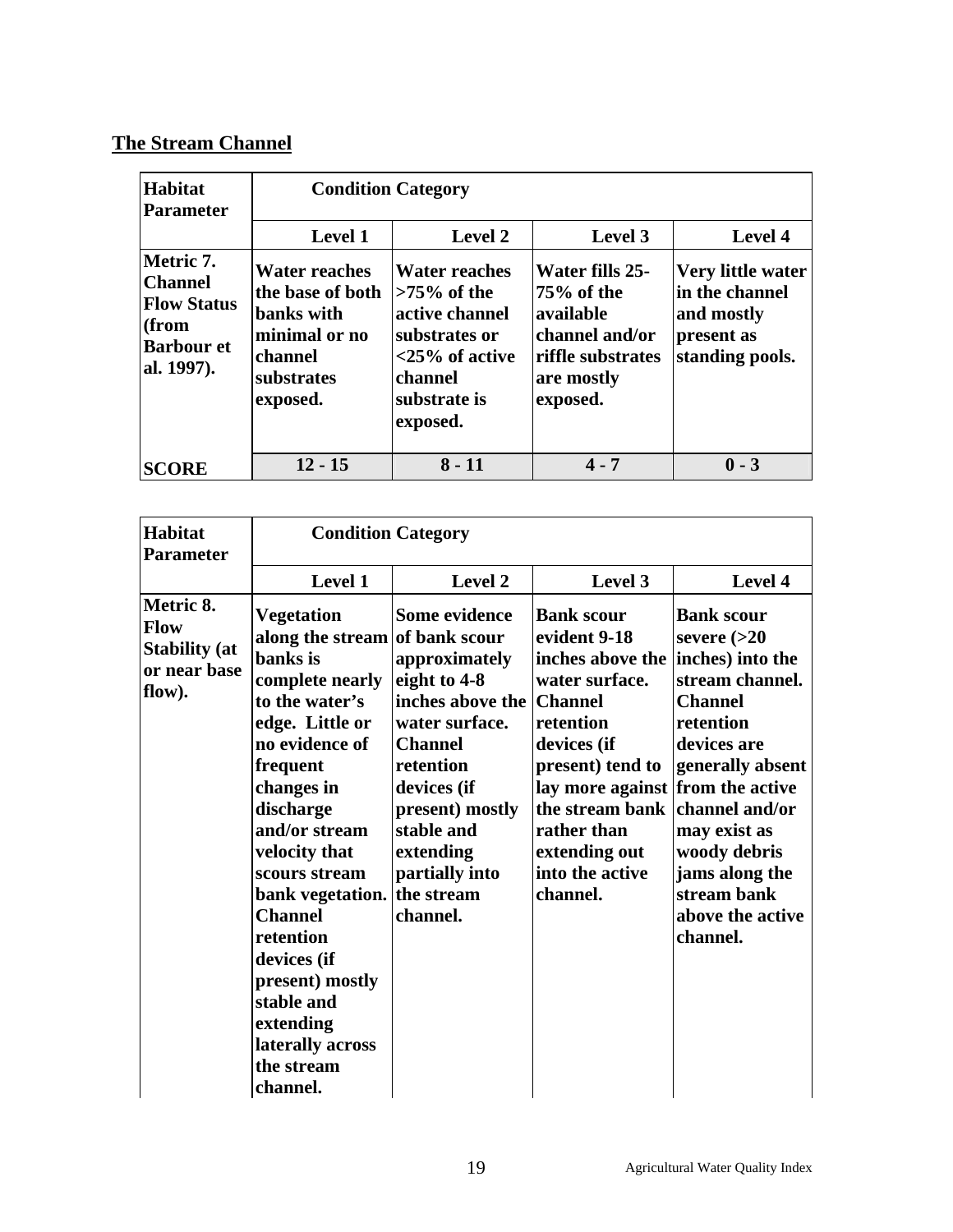| Habitat<br>Parameter | <b>Condition Category</b> |                |         |                |
|----------------------|---------------------------|----------------|---------|----------------|
|                      | <b>Level 1</b>            | <b>Level 2</b> | Level 3 | <b>Level 4</b> |
|                      |                           |                |         |                |
| <b>SCORE</b>         | $12 - 15$                 | 8 - 11         | $4 - 7$ | $0 - 3$        |

| Habitat<br><b>Parameter</b>                                                           | <b>Condition Category</b>                                                                            |                                                                                                                                                                              |                                                                                                             |                                                                                         |
|---------------------------------------------------------------------------------------|------------------------------------------------------------------------------------------------------|------------------------------------------------------------------------------------------------------------------------------------------------------------------------------|-------------------------------------------------------------------------------------------------------------|-----------------------------------------------------------------------------------------|
|                                                                                       | <b>Level 1</b>                                                                                       | <b>Level 2</b>                                                                                                                                                               | Level 3                                                                                                     | Level 4                                                                                 |
| Metric 9.<br> Channel<br><b>Sinuosity</b><br>(from<br><b>Barbour et</b><br>al. 1997). | stream increase<br>the stream<br>length 3 to 4<br>times longer<br>than if it was a<br>straight line. | The bends in the The bends in the The bends in the Channel is<br>stream increase<br>the stream<br>length $2$ to $3$<br>times longer<br>than if it was in<br>a straight line. | stream increase<br>the stream<br>length $2$ to $1$<br>times longer<br>than if it was in<br>a straight line. | essentially<br>straight;<br>waterway has<br>been<br>channelized for<br>a long distance. |
| <b>ISCORE</b>                                                                         | $12 - 15$                                                                                            | $8 - 11$                                                                                                                                                                     | $4 - 7$                                                                                                     | $0 - 3$                                                                                 |

| <b>Habitat</b><br>Parameter                                                 | <b>Condition Category</b>                                                                                                                                                                                              |                                                                                             |                                                              |                                                                                                                                 |  |
|-----------------------------------------------------------------------------|------------------------------------------------------------------------------------------------------------------------------------------------------------------------------------------------------------------------|---------------------------------------------------------------------------------------------|--------------------------------------------------------------|---------------------------------------------------------------------------------------------------------------------------------|--|
|                                                                             | <b>Level 1</b>                                                                                                                                                                                                         | Level 2                                                                                     | Level 3                                                      | Level 4                                                                                                                         |  |
| Metric 10.<br><b>Channel</b><br><b>Structure</b><br>(Retention<br>Devices). | <b>Channel</b><br>structure<br>comprised of<br>rocks and/or<br>logs firmly set in logs however<br>place in both the largely<br>active channel<br>as well as along<br>the interface of<br>the bank and<br>channel area. | <b>Channel</b><br>structure<br>comprised of<br>rocks and/or<br>backfilled with<br>sediment. | <b>Channel</b><br>structure loose;<br>moving with<br>floods. | <b>Channel with</b><br>few or no<br>retention<br>structures.<br><b>Substrate</b><br>materials<br>dominated by<br>sand and silt. |  |
| <b>SCORE</b>                                                                | $12 - 15$                                                                                                                                                                                                              | 8 - 11                                                                                      | $4 - 7$                                                      | $0 - 3$                                                                                                                         |  |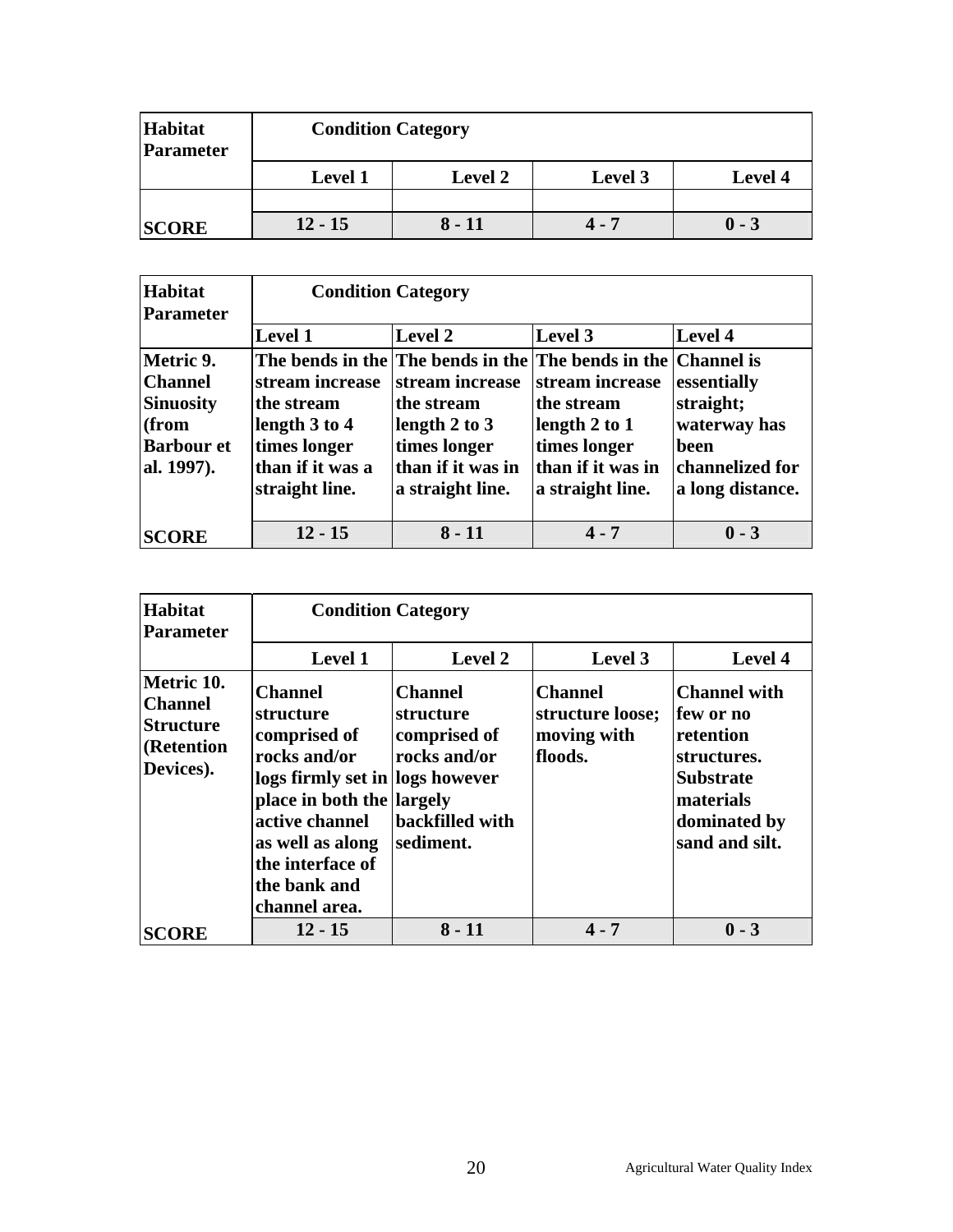## *Stream Channel Scores*

Add total scores for the entire Stream Channel section (metrics 7-10) and place in the appropriate box below. Refer to the *Recommendations* section immediately to the right of the Stream Channel score for direction with future management strategies.

| <b>Stream</b><br><b>Channel</b><br><b>Scores</b> | <b>Recommendations</b>                                                                                                                                                                                                                                                                                                                                                                                                                                  |
|--------------------------------------------------|---------------------------------------------------------------------------------------------------------------------------------------------------------------------------------------------------------------------------------------------------------------------------------------------------------------------------------------------------------------------------------------------------------------------------------------------------------|
| Level 4<br>(Scores 0-<br>15)                     | Poor habitat that has resulted from riparian zone impairment, poor<br>land use management and/or somewhat recent stream channelization.<br>Re-establish adequate riparian widths and land use management<br>strategies as described in previous sections. If the disturbance is not<br>caused on site, maintain adequate riparian zone widths and<br>appropriate land use management strategies to minimize additional<br>sediment and nutrient inputs. |
| Level 3<br>$(Scores 16-$<br>30)                  | Marginal habitat. Re-examine Land Use and Riparian Zone scores to<br>identify possible causes of habitat loss. Identify possible weak areas<br>from individual Stream Channel metric scores and adjust. If Land<br>Use and Riparian Zone scores are in Level 1 or 2, determine the<br>extent of impacts resulting from upstream land use. Increase<br>protective measures where possible.                                                               |
| Level 2<br>(Scores 31-<br>45)                    | Suboptimal habitat. Identify possible weak areas from individual<br>Stream Channel metric scores and adjust where possible. If Land<br>Use and Riparian Zone scores are in Level 1 or 2, determine the<br>extent of impacts resulting from upstream land use.                                                                                                                                                                                           |
| Level 1<br>(Scores 46-<br>60)                    | Optimal habitat. Continue to maintain adequate riparian zone<br>widths and farm management practices that minimize impacts to the<br>stream environment.                                                                                                                                                                                                                                                                                                |

Total Channel Score
(metrics 7+8+9+10)

## *Cumulative Metric Score Results*

Step 1. Add the Total Riparian Zone Score with the Total Land Use And Soil Characteristics Score (metrics 1-6) to form a *Total Land Use And Riparian Score* (0 to 150). Place this score in the appropriate space indicated in Figure 1. Place an *X* in the position along the horizontal scale labeled "Land Use And Riparian Score" that represents your *Total Land Use And Riparian Score.* From the *X,* draw a vertical line to the top of the colored chart.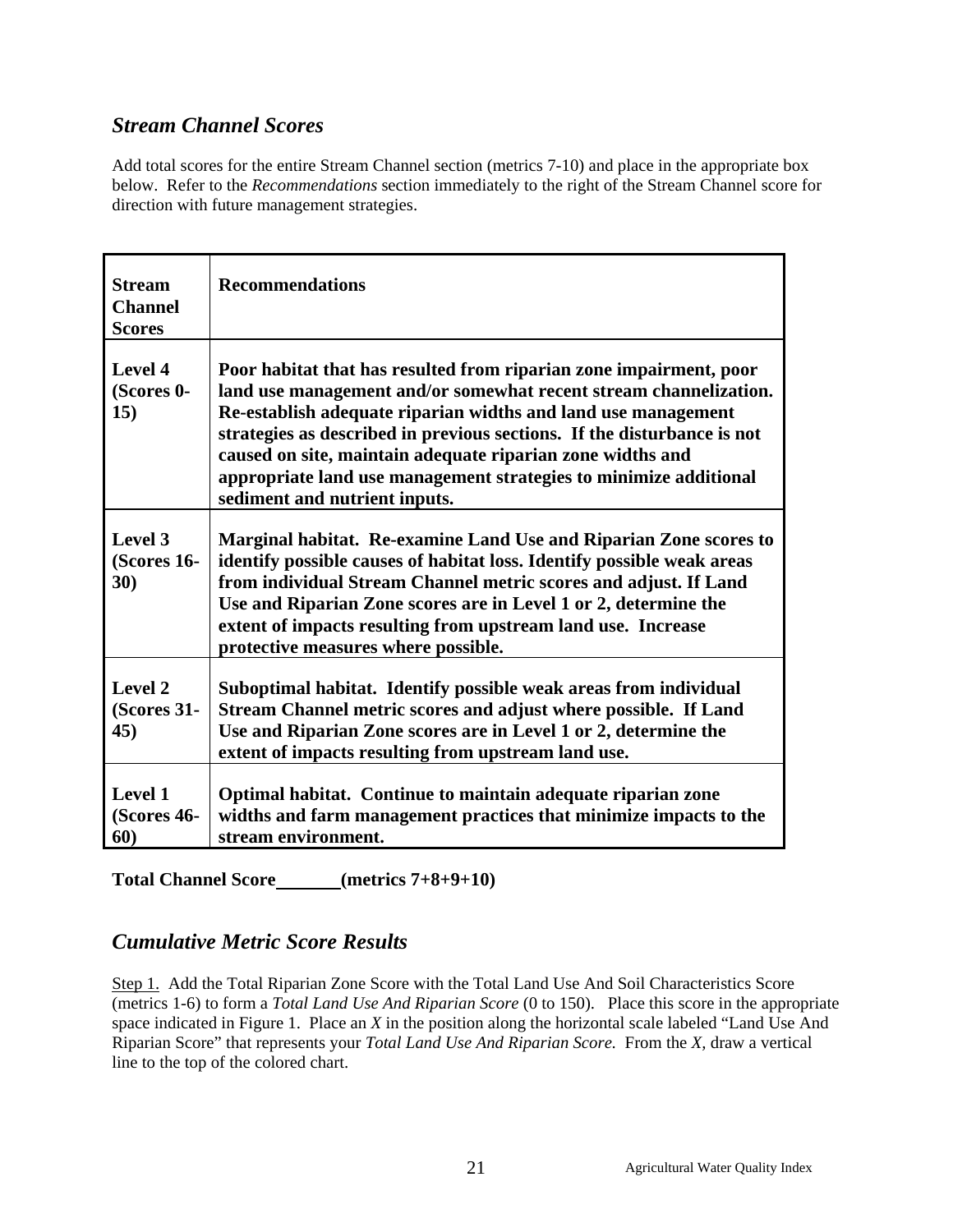Step 2. Place the Total Stream Channel Score (0-60 for metrics 7-10) in the appropriate space indicated in Figure 1. Place an *X* in the position along the vertical scale labeled "Channel Score" that represents your score results. From the *X,* draw a horizontal line to the right side of the colored chart.



Step 3. Circle the point where the two lines intersect.

Figure 1. Cumulative score chart for the AWQI. Record the Total Land Use and Riparian Score in the appropriate blank and place an X where this score occurs on the horizontal axis. In similar fashion, record the Channel Score in the appropriate blank and place an X where this score occurs on the vertical axis. Draw a straight (vertical and horizontal) line from each X to the opposite side of the chart and circle the intersect of the two lines.

Both aquatic and terrestrial environments are multi-dimensional, highly dynamic systems that remain in a constant state of flux with temporal and spatial changes. Because of this variability, total scores need to be somewhat approximate when describing real environmental conditions to accurately communicate the constant yet subtle changes in nature. The AWQI utilizes a color gradient to represent final assessment results. An exact numerical score implies a precise condition that rarely if ever exists in environmental assessments, whereas the color gradient more accurately reflects environmental complexity. The color gradient in Figure 1 represents a continuum between very good conditions (green shades) to very poor conditions (orange to red shades) for Channel Scores. For Land Use And Riparian Scores, the color continuum represents a shared impact from upstream and adjacent conditions that are responsible for existing channel characteristics and the intensity of the potential to impact the stream environment.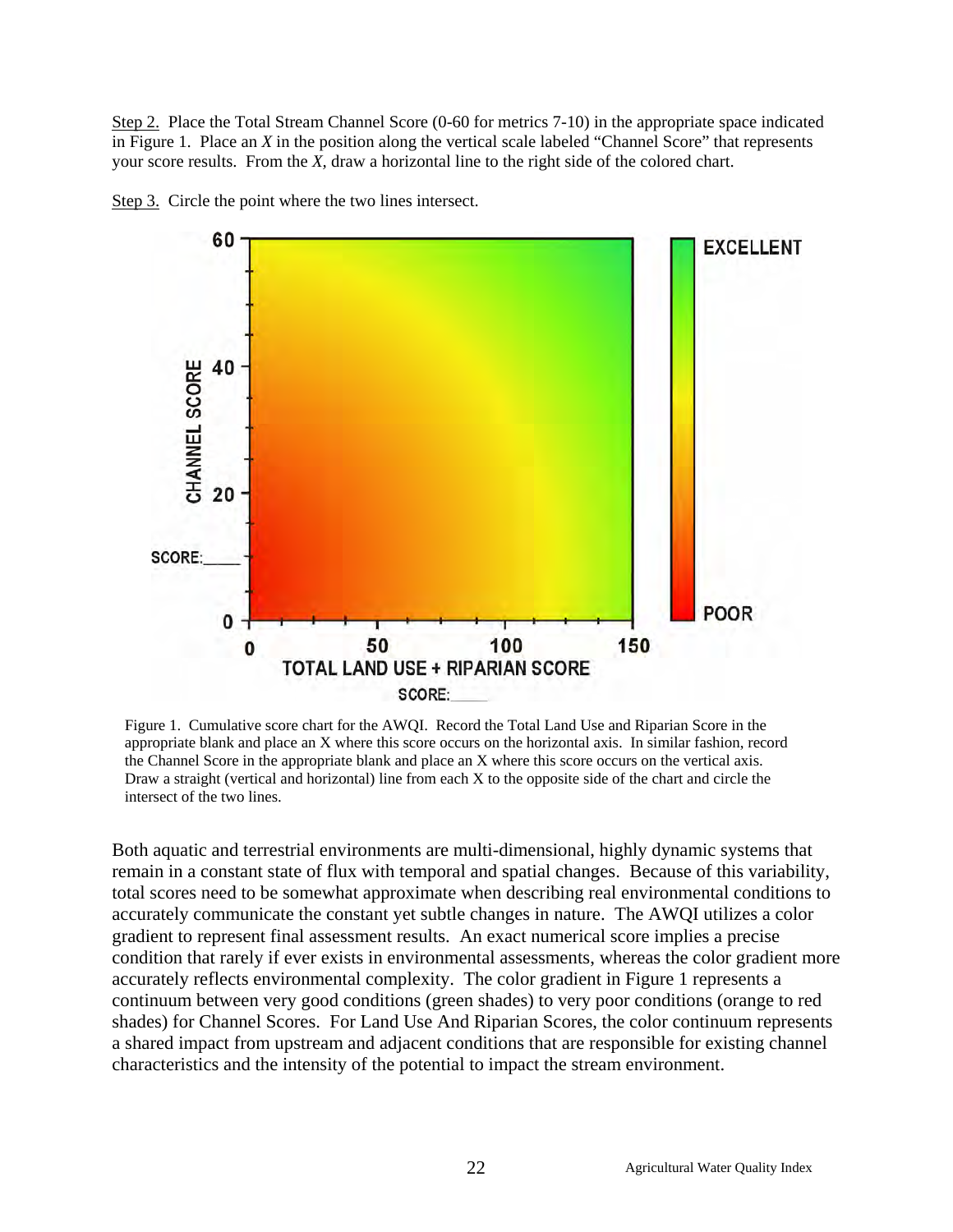The intersection of the two lines provides an estimation of the degree that the existing stream environment is due to upstream watershed conditions (line intersection is on the far right side of the figure). A degree of shared impact potential is described when the line intersection is between the extreme right and left margins of the figure. When the intersection is on the far left side of the chart, adjacent conditions could be largely responsible or impose a high potential for impairment to the stream environment. In general, the relative amount of potential impact to the stream from adjacent land use, soils, and riparian conditions is greater if the intersection is to the left and less if the intersection is to the right.

The color fields transected by the vertical line illustrate the intensity of a potential stream impact. Only a minimal potential to impact the stream exists if the line passes through green and/or yellow shades while a more serious potential exists if the vertical line crosses red or orange field.

As an example, if the Channel Score is 55 and the Land Use And Riparian Score is 145 (Figure 2, Example A), the intersection will occur in the green, upper right portion of the figure. The interpretation would be that stream conditions are good, as a result of upstream conditions, and adjacent characteristics offer little potential to impact the stream. If the Channel Score remains the same and the Land Use And Riparian Score is 40 (Figure 2, Example B), the intersection would communicate that stream conditions are good; however, there is a strong potential for impact from adjacent land use, soil, and/or riparian conditions.

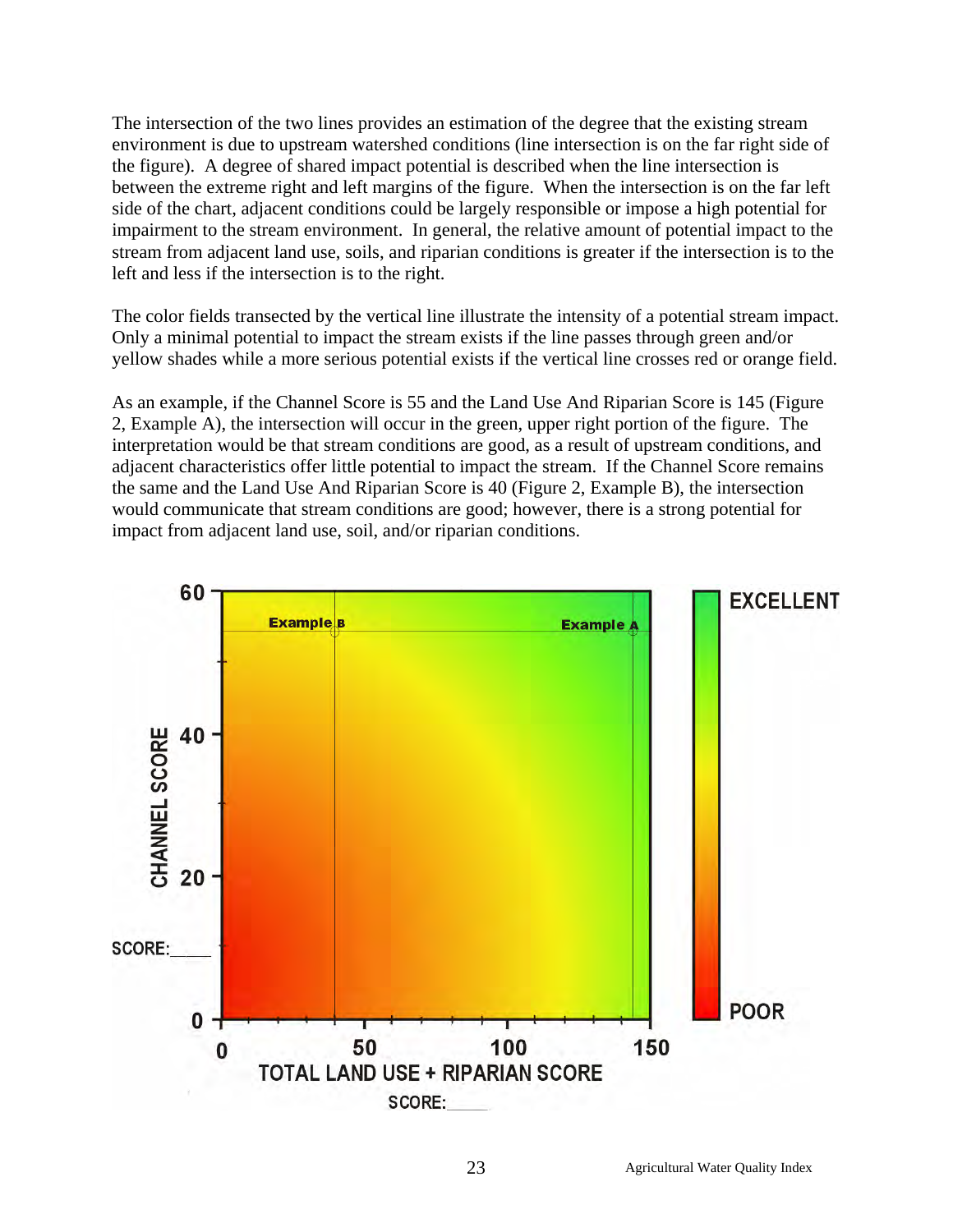Figure 2. An example of a high Stream Channel Score with a high Land Use And Riparian Score (Example A) and a high Stream Channel Score with a poor Land Use And Riparian Score (Example B).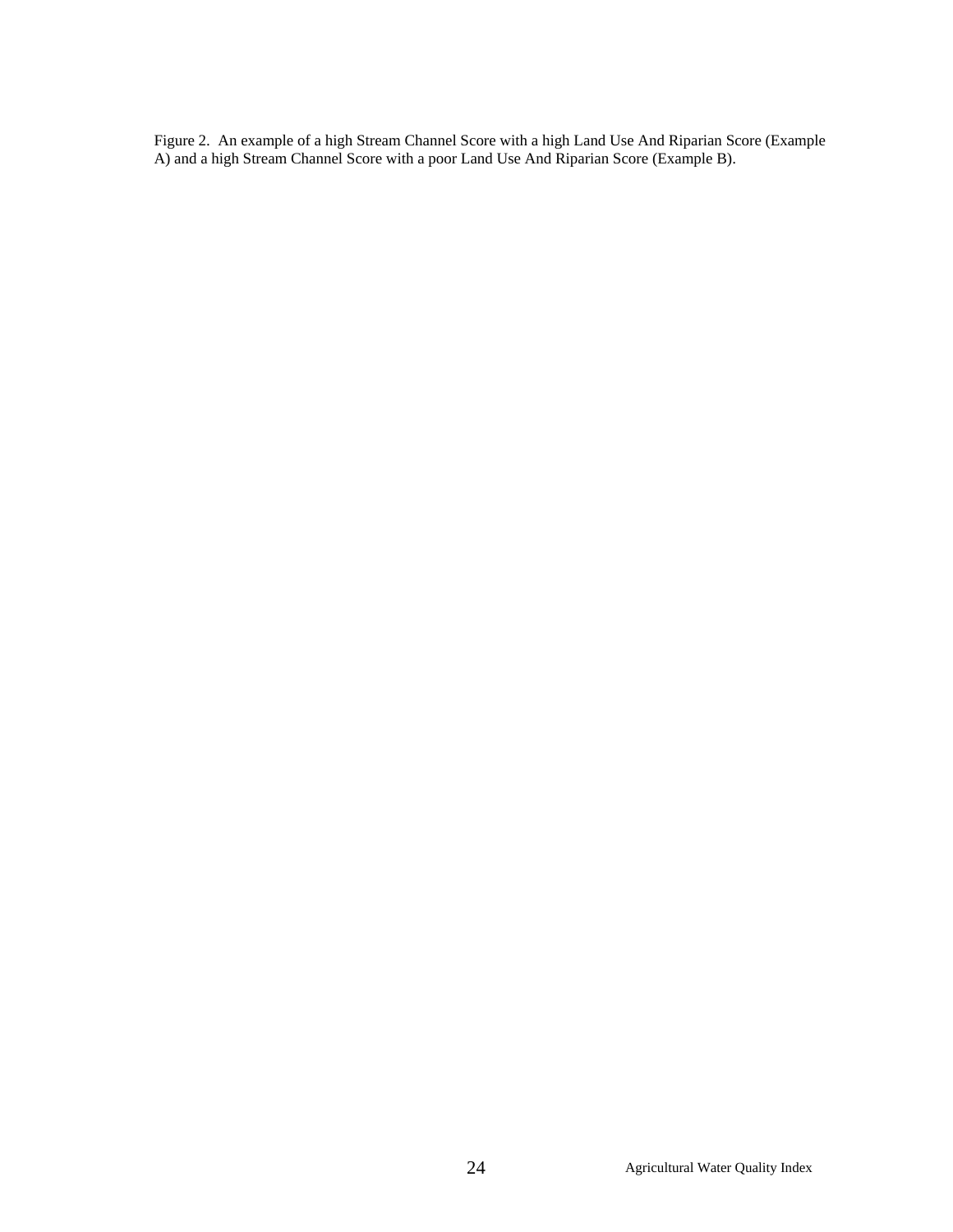In reality an investigator will probably encounter conditions where both sets of scores are less than excellent. As an example, if the Channel Score is 35 and the Land Use And Riparian Score is 100 (Figure 3, Example C), the interpretation would conclude that stream conditions are marginal. While the upstream portion of the watershed contributes a substantial percent to current channel conditions, adjacent conditions also offer the potential (yellow bordering on orange) to contribute to existing channel conditions. Again, if the Channel Score remains 35 and the Land Use And Riparian Score is 60 (Figure 3, Example D), the interpretation would conclude that stream conditions are marginal and adjacent conditions have a strong potential to contribute along with upstream portions of the watershed. This latter conclusion is drawn by the position of the transect (degree of share responsibility) and by the colors transected by the vertical line (orange/red).



Figure 3. An example of a marginal Stream Channel Score with a fair Land Use And Riparian Score (Example C) and a marginal Stream Channel Score with a poor Land Use And Riparian Score (Example D).

#### *Score Modifications*

Once existing conditions have been scored and the results interpreted, potential modifications to current farm management strategies or changes to the riparian zone can be made within the index to project potential outcomes. This will allow the producer/land owner to make theoretical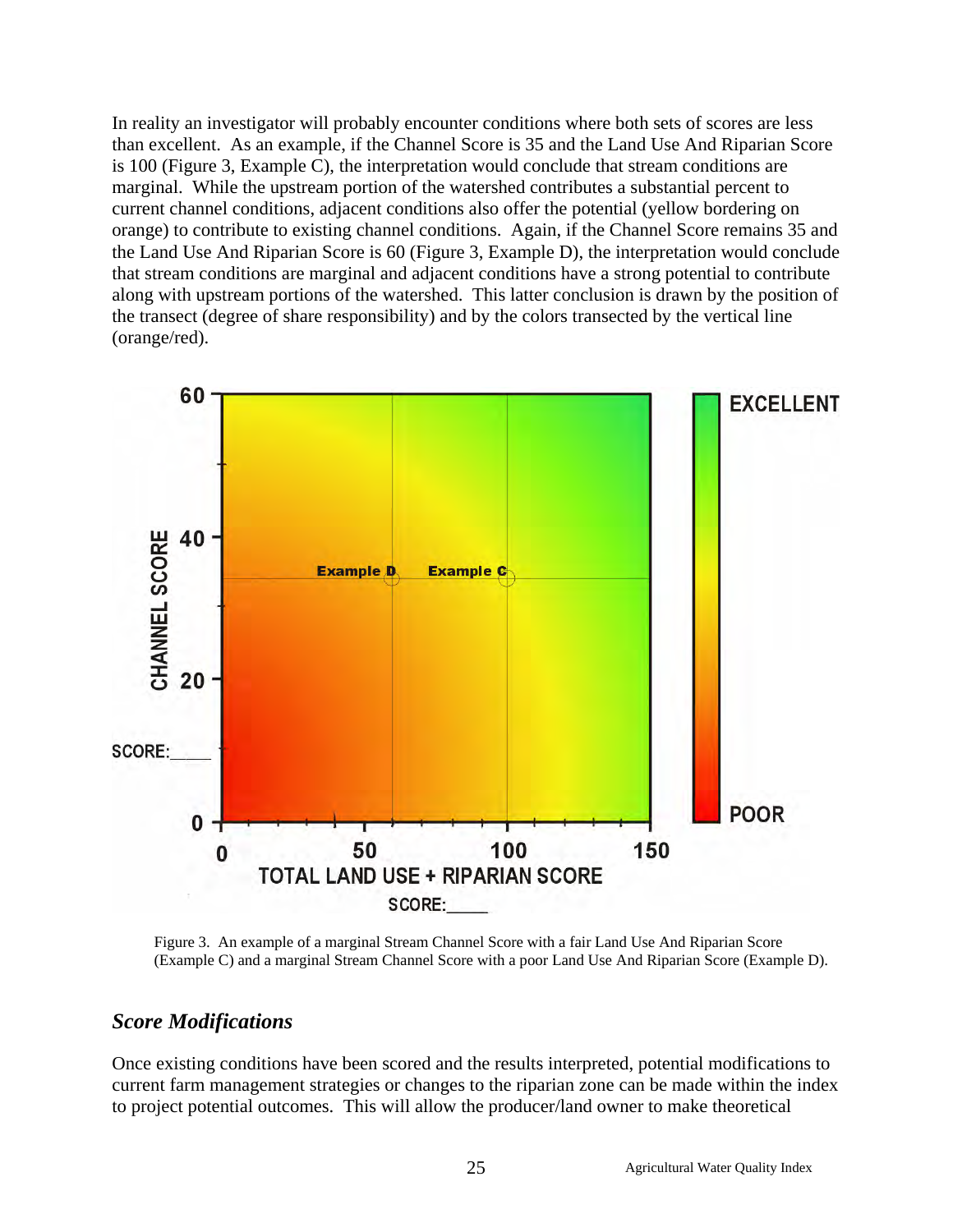changes using the AWQI index itself and extrapolate outcomes expressed as the potential to impact stream quality and, therefore, water quality. Add the adjustment score to the Total Land Use And Soil Characteristics Score and repeat Steps 1 and 3 under Score Results. Plot additional vertical lines in Figure 3 and compare with existing conditions as shown by the initial line plotted.

## **Aquatic Macroinvertebrates**

The following metric is an optional check or method of validating the AWQI assessment process. An additional and optional category consists of one metric, which is a qualitative measure of existing *Aquatic Macroinvertebrates*. The goal of this final metric is to identify the presence or absence of tolerant versus intolerant species along with a relative measure of species diversity. This metric requires specific sampling equipment, knowledge of sampling methodologies, and a basic knowledge of aquatic macroinvertebrate taxonomy. If used, scores should be at approximately the same level as the Channel Scores listed above, specifically Metric #10. Strong discrepancies may indicate a need to re-examine some or all of the Stream Channel metrics or consider chemical contamination as a possible explanation.

| <b>Habitat</b><br><b>Parameter</b>                            | <b>Condition Category</b>                                                                                                                                                                                                                                                                                                                                                                                                                                      |                                                                                                                                                                                                                                                                              |                                                                                                                                                                                                |                                                                                                                                                                                                                  |  |  |
|---------------------------------------------------------------|----------------------------------------------------------------------------------------------------------------------------------------------------------------------------------------------------------------------------------------------------------------------------------------------------------------------------------------------------------------------------------------------------------------------------------------------------------------|------------------------------------------------------------------------------------------------------------------------------------------------------------------------------------------------------------------------------------------------------------------------------|------------------------------------------------------------------------------------------------------------------------------------------------------------------------------------------------|------------------------------------------------------------------------------------------------------------------------------------------------------------------------------------------------------------------|--|--|
|                                                               | <b>Level 1</b>                                                                                                                                                                                                                                                                                                                                                                                                                                                 | Level 2                                                                                                                                                                                                                                                                      | Level 3                                                                                                                                                                                        | Level 4                                                                                                                                                                                                          |  |  |
| Metric 11.<br><b>Aquatic</b><br><b>Macroinvert</b><br>ebrate. | <b>Macroinvertebr</b><br>ate populations<br>are very diverse. are somewhat<br>Several different diverse;<br>orders including however, not all<br>mayflies,<br>stoneflies, and<br>caddis are<br>present with no<br>specie being<br>overly dominant not be normally<br>in number.<br><b>Stoneflies may</b><br>not be normally<br>found in<br>warmwater<br>streams or<br>during warm<br>summer<br>months. 1-3<br>species<br>dominate the<br>sample<br>population. | <b>Macroinvertebr</b><br>ate populations<br>groups of high<br>water quality<br>indicator species<br>are present.<br><b>Stoneflies may</b><br>found in<br>warmwater<br>streams or<br>during warm<br>summer<br>months. 1-3<br>species<br>dominate the<br>sample<br>population. | Only one group<br>of high water<br>quality<br>indicators (EPT)<br>are present<br>while midge<br>flies,<br>amphipods,<br>and/or isopods<br>are dominant<br>and may occur<br>in large<br>numbers | <b>EPT</b> are absent<br>with variable to<br>few other<br>macroinvertebr<br>ates found. The<br>entire number<br>of species found<br>may not exceed<br>5 with 1 or 2<br>being obviously<br>dominant in<br>number. |  |  |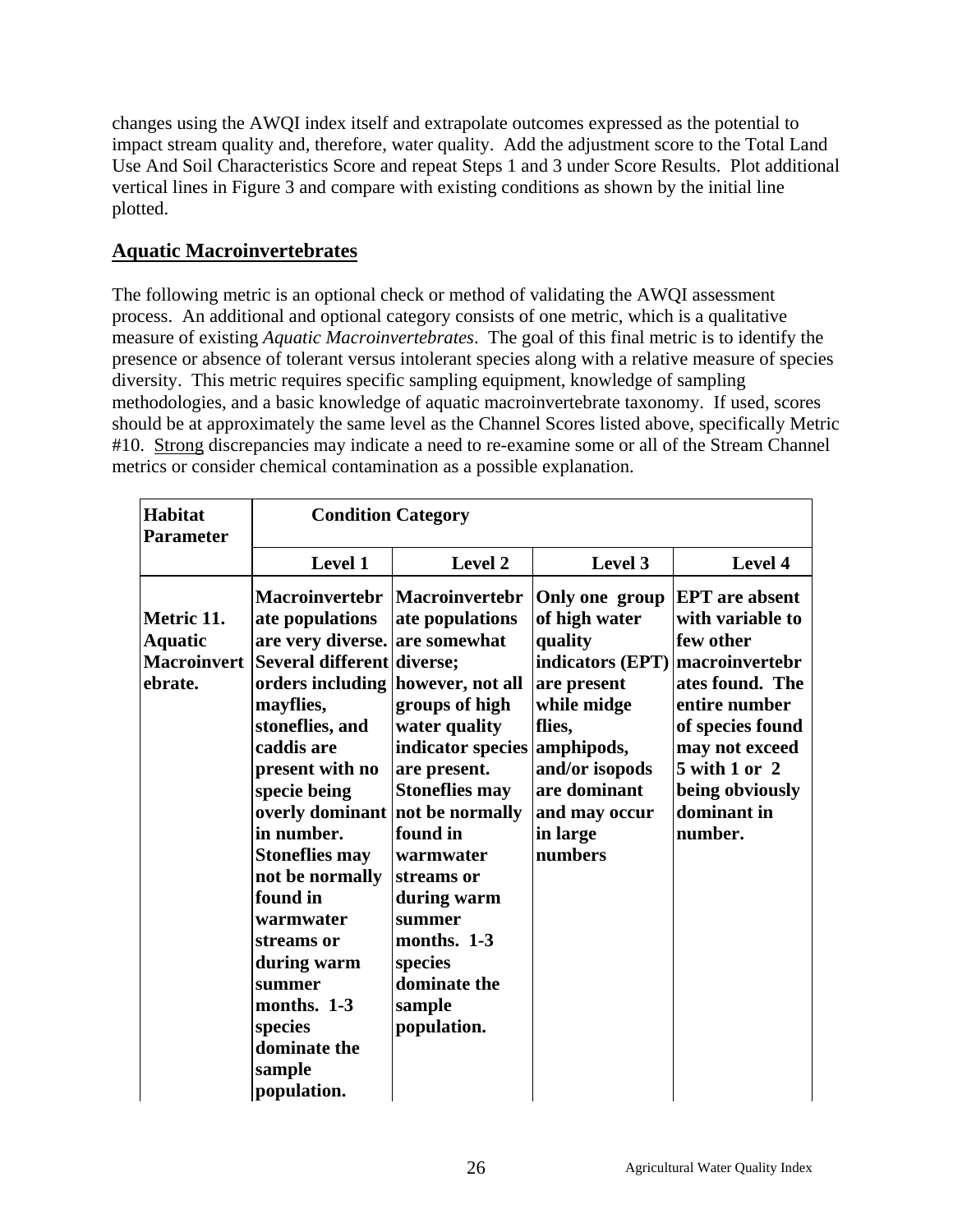| Habitat<br>Parameter | <b>Condition Category</b> |                |         |                |  |  |
|----------------------|---------------------------|----------------|---------|----------------|--|--|
|                      | <b>Level 1</b>            | <b>Level 2</b> | Level 3 | <b>Level</b> 4 |  |  |
| <b>SCORE</b>         | 12 - 15                   | 8 - 11         | 4 - 7   | $0 - 3$        |  |  |